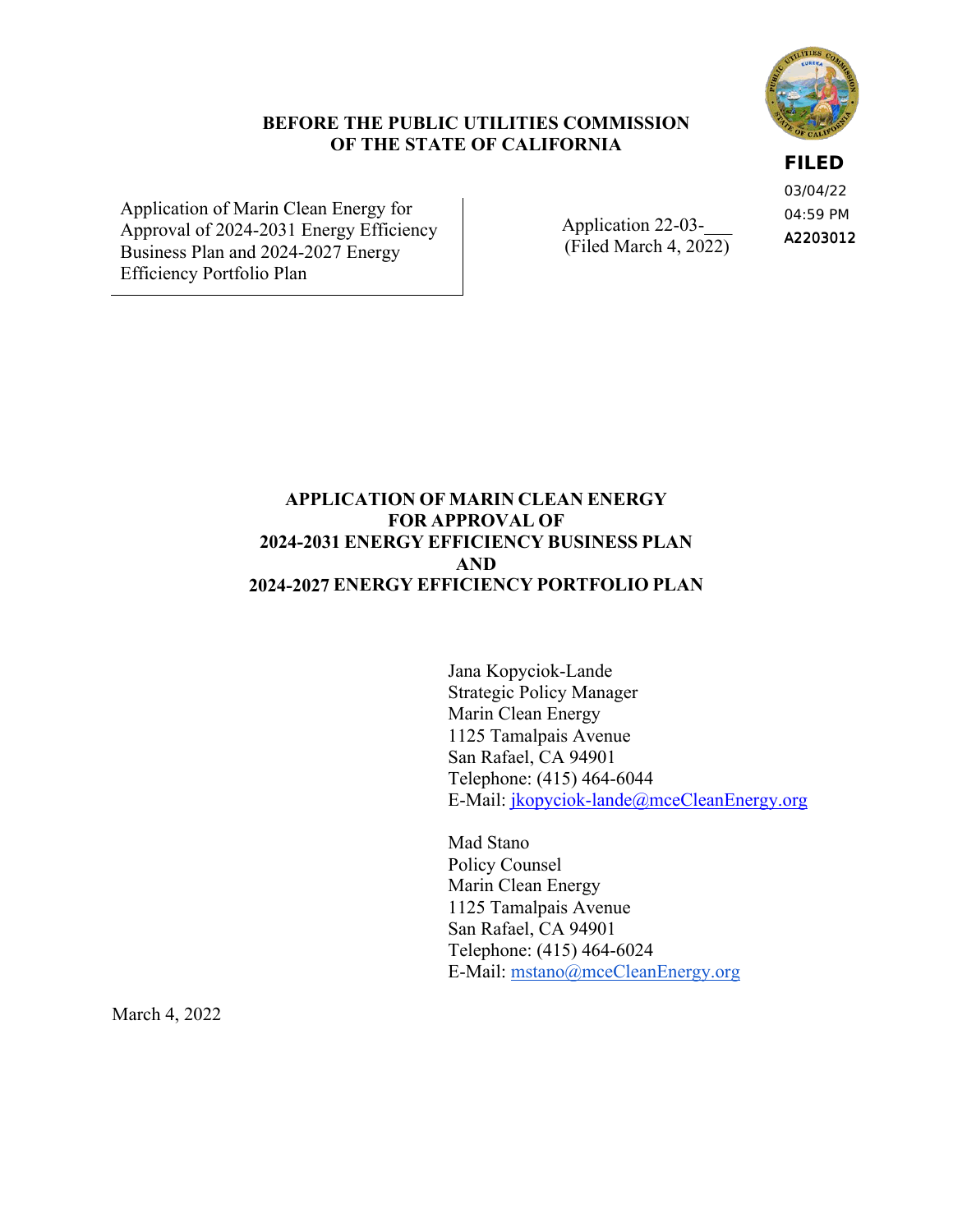# **Table of Contents**

| I.  |           |                                                                 |                                                                                                                                    |     |  |  |
|-----|-----------|-----------------------------------------------------------------|------------------------------------------------------------------------------------------------------------------------------------|-----|--|--|
| П.  |           |                                                                 |                                                                                                                                    |     |  |  |
| Ш.  |           |                                                                 |                                                                                                                                    |     |  |  |
| IV. |           |                                                                 |                                                                                                                                    |     |  |  |
|     | A.        | The Commission Should Approve MCE's 2024-2027 Energy Efficiency |                                                                                                                                    |     |  |  |
|     |           | 1.                                                              | MCE's Proposed Energy Efficiency Portfolio Plan and Annual                                                                         |     |  |  |
|     |           | 2.                                                              | MCE's Proposed Energy Efficiency Portfolio is Reasonably<br>Designed to Meet the Goals of its Resource Acquisition, Equity         |     |  |  |
|     |           | 3.                                                              | MCE's Portfolio Includes Robust and Targeted Programs in the<br>Agricultural, Commercial, Cross-Cutting, Industrial and            |     |  |  |
|     |           | 4.                                                              | MCE's Marketplace Programs are a Pillar of its Programming                                                                         |     |  |  |
|     | <b>B.</b> |                                                                 | The Commission Should Approve MCE's Proposed 2024-2031 Energy                                                                      |     |  |  |
|     | C.        |                                                                 | The Commission Should Approve MCE's Standalone Request for Funding<br>of its Peak FLEXMarket Program for Program Years 2024-202719 |     |  |  |
|     | D.        |                                                                 | Recommendations for New or Modified Energy Efficiency Policies22                                                                   |     |  |  |
|     |           | 1.                                                              | The Commission Should Bolster the Cost Effectiveness Tool and                                                                      |     |  |  |
|     |           | 2.                                                              | The Cost Effectiveness Tool Should be Modified to Appropriately                                                                    |     |  |  |
|     |           | 3.                                                              | The Commission Should Establish Clear Deadlines for Updating                                                                       |     |  |  |
|     |           | 4.                                                              | The Commission Should Direct MCE and PG&E to Exchange<br>Demand Response Program Participation Data on a Quarterly                 | .25 |  |  |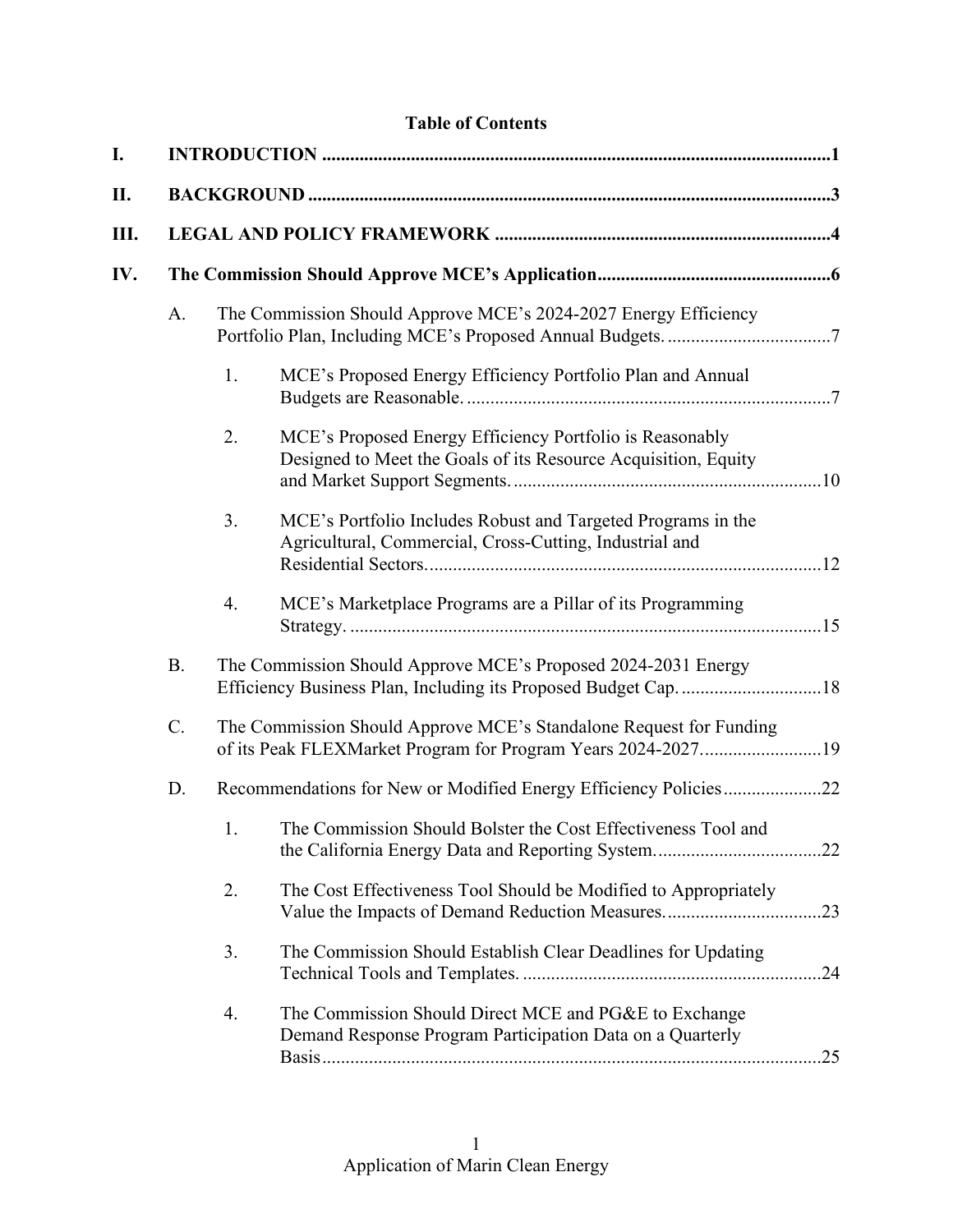|      |           | 5. | The Commission Should Continue To Evaluate the Future Use of<br>the Program Administrator Cost Test Instead of the Total Resource<br>Cost Test to Evaluate the Cost-Effectiveness of the Resource |  |
|------|-----------|----|---------------------------------------------------------------------------------------------------------------------------------------------------------------------------------------------------|--|
|      |           | 6. | The Commission Should Develop Non-Energy Benefits as an<br>Indicator for the Equity Segment of Energy Efficiency Portfolios27                                                                     |  |
| V.   |           |    |                                                                                                                                                                                                   |  |
| VI.  |           |    | <b>COMPLIANCE WITH THE COMMISSION'S RULES OF PRACTICE</b>                                                                                                                                         |  |
|      | A.        |    |                                                                                                                                                                                                   |  |
|      | <b>B.</b> |    |                                                                                                                                                                                                   |  |
|      | C.        |    |                                                                                                                                                                                                   |  |
|      | D.        |    | Correspondence and Communication Regarding this Application - Rule                                                                                                                                |  |
|      | E.        |    |                                                                                                                                                                                                   |  |
|      | F.        |    |                                                                                                                                                                                                   |  |
|      | G.        |    |                                                                                                                                                                                                   |  |
|      | Η.        |    |                                                                                                                                                                                                   |  |
|      | I.        |    |                                                                                                                                                                                                   |  |
|      | J.        |    |                                                                                                                                                                                                   |  |
|      | K.        |    |                                                                                                                                                                                                   |  |
|      | L.        |    |                                                                                                                                                                                                   |  |
| VII. |           |    |                                                                                                                                                                                                   |  |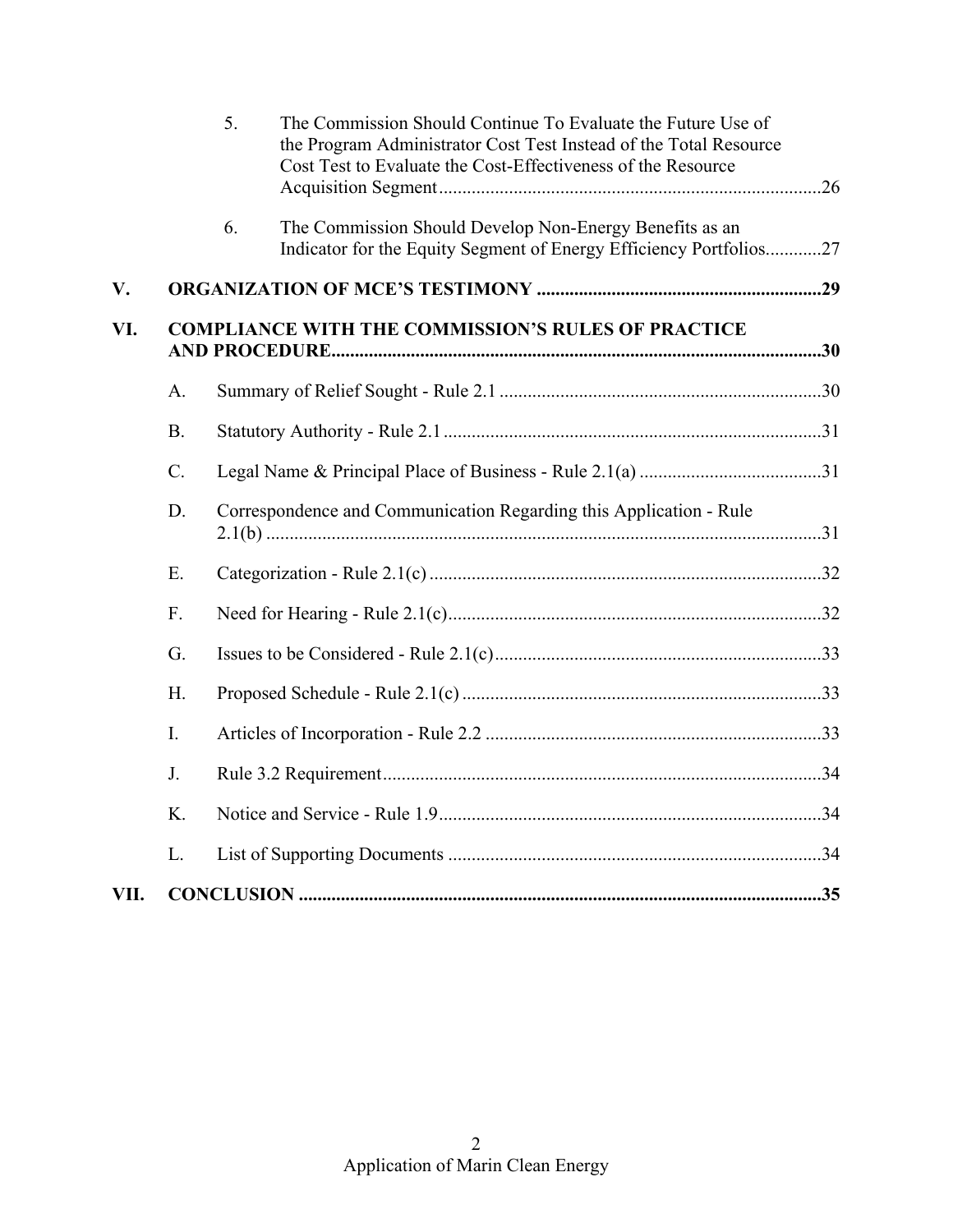#### **BEFORE THE PUBLIC UTILITIES COMMISSION OF THE STATE OF CALIFORNIA**

Application of Marin Clean Energy for Approval of 2024-2031 Energy Efficiency Business Plan and 2024-2027 Energy Efficiency Portfolio Plan

Application 22-03-\_\_\_ (Filed March 4, 2022)

# **APPLICATION OF MARIN CLEAN ENERGY FOR APPROVAL OF 2024-2031 ENERGY EFFICIENCY BUSINESS PLAN AND 2024-2027 ENERGY EFFICIENCY PORTFOLIO PLAN**

#### **I. INTRODUCTION**

Marin Clean Energy (MCE) respectfully submits this Application for approval of its 2024- 2031 energy efficiency (EE) Business Plan<sup>1</sup> and its 2024-2027 EE Portfolio Plan<sup>2</sup> pursuant to Article 2 of the California Public Utilities Commission's (Commission or CPUC) Rules of Practice and Procedure, California Public Utilities Code § 381.1 and Decision (D.) 21-05-031.<sup>3</sup>

MCE has successfully administered EE programs for nearly a decade.<sup>4</sup> MCE's EE programs have consistently delivered energy savings while also providing customer and community benefits.<sup>5</sup> While MCE's programs have primarily benefited communities local to MCE's service area, those programs have also supported the equitable growth of the EE market

<sup>1</sup> MCE's 2024-2031 EE Business Plan is included as Exhibit 1 of the testimony served with this Application.

<sup>2</sup> MCE's 2024-2027 EE Portfolio Plan is included as Exhibit 2 of the testimony served with this Application.

<sup>3</sup> Rulemaking (R.) 13-11-005, D.21-05-031, *Assessment of Energy Efficiency Potential and Goals and Modification of Portfolio Approval and Oversight Process* (May 20, 2021).

<sup>4</sup> Decision (D.)12-11-015, *Decision Approving 2013-2014 Energy Efficiency Programs and Budgets* at 50, OP 1 at 130 (November 15, 2012) (approving MCE EE portfolio).

<sup>5</sup> *See* Marin Clean Energy, Customer Programs & Offerings, *available at*: https://www.mcecleanenergy.org/customer-programs/.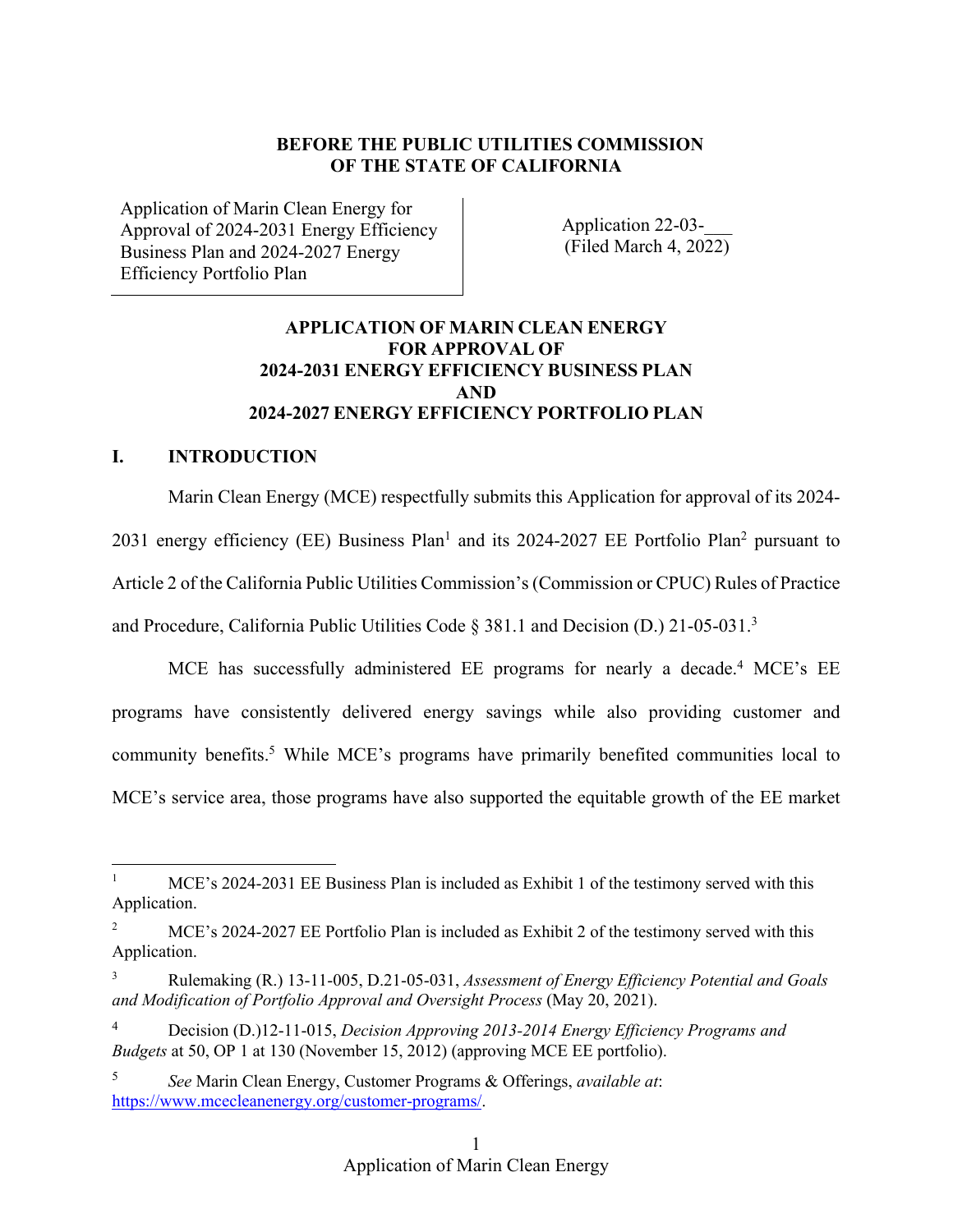statewide. Through this Application, MCE seeks Commission approval to continue to deliver a balanced and diverse portfolio of EE programs to its residential, commercial, industrial, public and agricultural customers. MCE's four-year Portfolio Plan, covering the 2024-2027 period, largely builds on its existing portfolio of programs with innovative additions to serve customers in environmental and social justice (ESJ) communities. MCE's eight-year Business Plan, covering the 2024-2031 period, provides a longer-term strategic vision that is consistent with the near-term tactics and objectives in MCE's Portfolio Plan. MCE's Business Plan and Portfolio Plan, in concert, chart a path for MCE to scale the impact of its EE programming and support California's decarbonization goals. The Commission should approve both proposals, including MCE's annual budgets for program years (PY) 2024-2031.<sup>6</sup>

MCE also requests that the Commission authorize funding for MCE to continue to implement its Peak FLEXmarket program through PY 2027. Peak FLEXmarket uses a proven "pay-for-performance" (P4P) structure to deliver energy savings and demand reductions during summer peak periods.<sup>7</sup> In its recent Order on summer 2022 and 2023 electric reliability, the Commission authorized MCE to use \$11 million in unrequested EE funds to scale Peak FLEX market in PYs 2022 and 2023, $\frac{8}{3}$  recognizing that the program supports grid reliability and complements MCE's Efficiency Market programs. The Commission also acknowledged that Peak FLEXmarket is the model on which the new statewide "Market Access Programs" (MAPs) are based.<sup>9</sup> Moreover, in that same Order, the Commission encouraged EE program administrators

MCE expects that its 2024-2031 budget, once approved, will set the budget cap for the eight-year period, while its 2024-2027 zero-based budget will establish its portfolio period spending budget.

Summer peak periods are defined as  $4 \text{ p.m.} - 9 \text{ p.m.}$  from June 1 through September 30.

<sup>8</sup> R.13-11-005, D.21-12-011, *Energy Efficiency Actions to Enhance Summer 2022 and 2023 Electric Reliability*, OP 2 at 60 (Dec. 2, 2021).

<sup>9</sup> *See* D.21-12-011 at 2.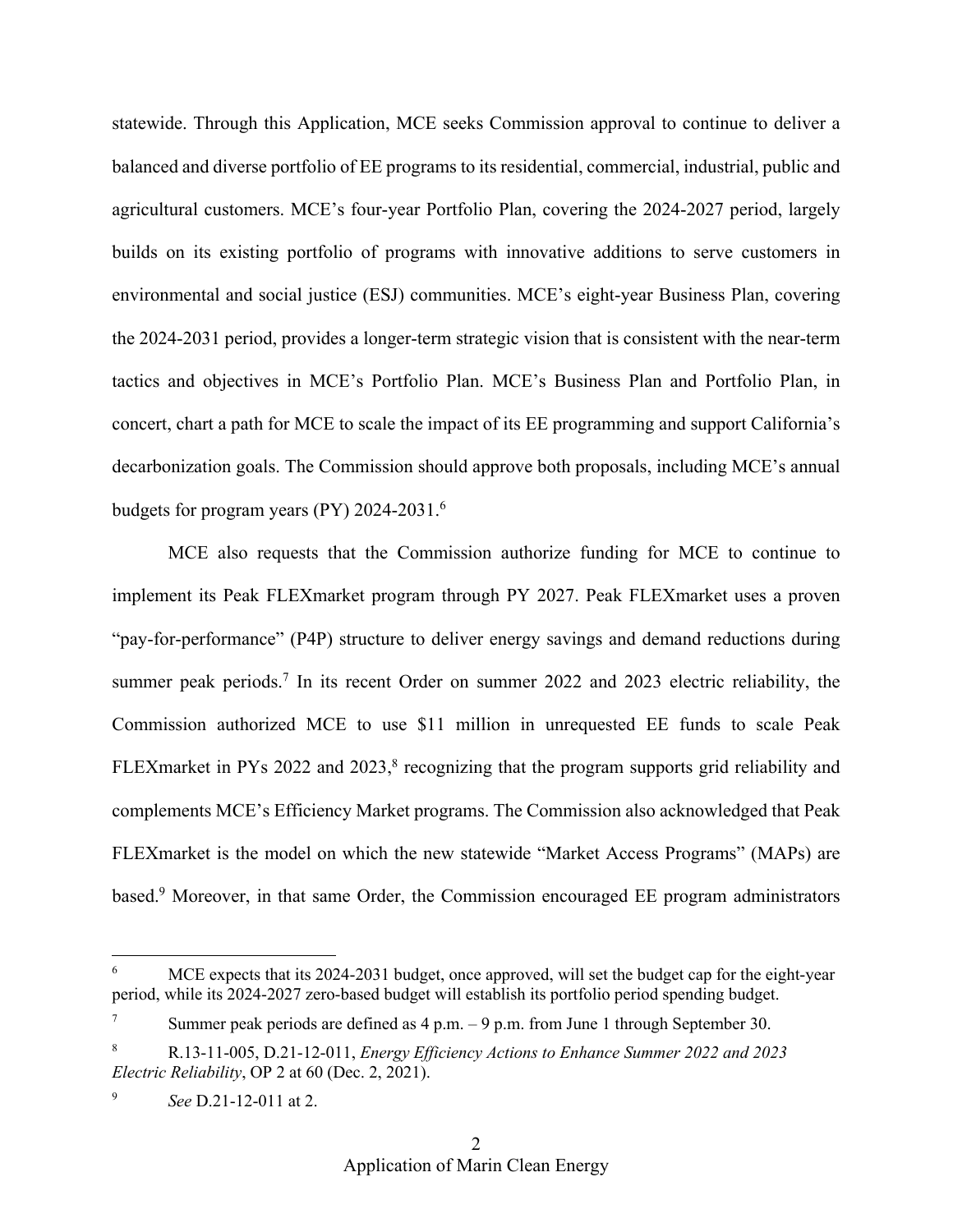(PA) to include proposals to extend their MAPs beyond PY 2023 in their 2022 EE applications.<sup>10</sup> It would therefore be appropriate for MCE to continue to use EE funds to implement Peak FLEXmarket in 2024-2027 and the Commission should authorize it to do so.

#### **II. BACKGROUND**

Since its founding as California's first community choice aggregator (CCA) in 2010, MCE has steadily increased the number of communities it serves, the customer programs it offers, and the impact it achieves. Today, MCE serves over 800,000 residential and non-residential customers in 37 diverse member communities across four San Francisco Bay Area counties (Marin, Napa, Solano and Contra Costa counties). MCE is the primary electric service provider in its service area and provides innovative customer programs that span the entire breadth of distributed energy resources (DERs). $^{11}$ 

Energy efficiency is a pillar of MCE's mission and vision, and a critical resource to serve its customers' load.<sup>12</sup> MCE initially applied to administer EE programs in 2012, soon after its inception.<sup>13</sup> While the Commission initially restricted MCE to serving gaps in the investor-owned utilities' (IOU) EE programs,<sup>14</sup> the Commission subsequently lifted that restriction and allowed MCE to offer a more comprehensive portfolio of cost-effective EE programs.<sup>15</sup>

MCE filed its most recent application for Commission approval of its EE portfolio in 2017

<sup>11</sup> *See* Marin Clean Energy, Customer Programs & Offerings, *available at*: https://www.mcecleanenergy.org/customer-programs/.

<sup>12</sup> *See* Marin Clean Energy, About Us, *available at*: https://www.mcecleanenergy.org/about-us/.

 $10$  D.21-12-011 at 27.

<sup>&</sup>lt;sup>13</sup> Application of Pacific Gas and Electric Company for Approval of 2013-2014 Energy Efficiency Programs and Budget, A.12-07-001 *et al.* (Jul. 2, 2012).

<sup>14</sup> Application (A.) 12-07-001 *et al.*, D.12-11-015, *Decision Approving 2013-2014 Energy Efficiency Programs and Budgets* at 45-46 (Nov. 8, 2012).

<sup>15</sup> *See* R.09-11-014, D.14-01-033, *Decision Enabling Community Choice Aggregators to Administer Energy Efficiency Programs*, OP 3 at 50 (Jan. 16, 2014).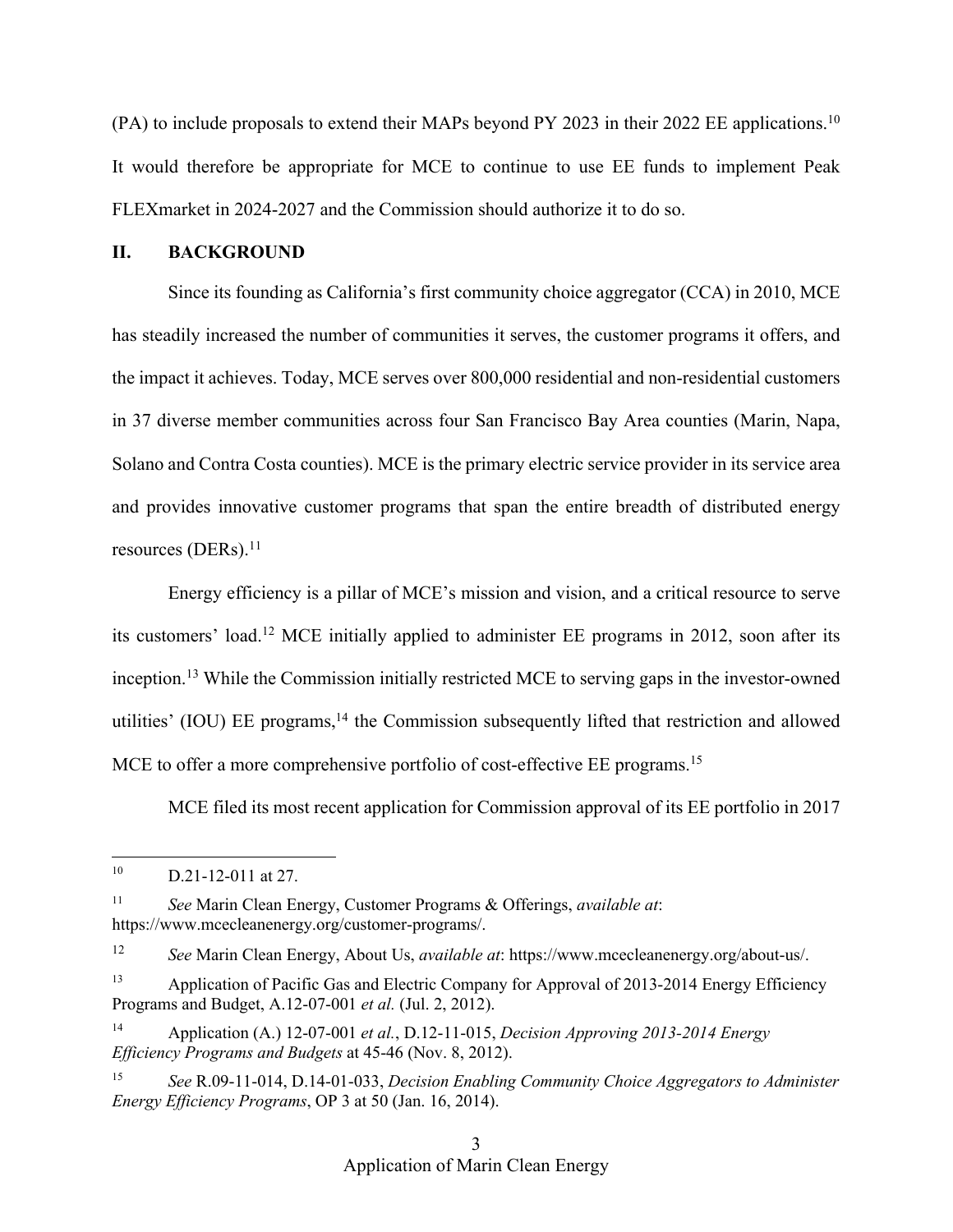$(A.17-01-013$  (consolidated)).<sup>16</sup> That portfolio included a comprehensive set of programs serving the residential single-family, residential multi-family, commercial, industrial and agricultural sectors, and met the Commission's cost-effectiveness requirements. The Commission approved MCE's proposed portfolio of programs and associated budgets in D.18-05-041,<sup>17</sup> The Commission also found that MCE's proposal was "thorough and thoughtful," noted that MCE's program ideas were "well-considered and innovative[,]" and that MCE had proposed "logical metrics and a small administrative structure to minimize costs."<sup>18</sup> Since that decision, MCE has steadily increased the breadth of its EE portfolio, launching five new programs for its residential and non-residential customers over the past four years.

#### **III. LEGAL AND POLICY FRAMEWORK**

MCE has administered EE programs under the authority granted in Cal. Pub. Util. Code § 381.1(a)-(d) since 2013. On May 20, 2021, the Commission issued an Order significantly modifying the EE portfolio approval and oversight process.<sup>19</sup> In addition to establishing several significant policy changes, D.21-05-031 directed all EE PAs to file new EE applications in 2022 containing the following elements:

- 1. An eight-year business plan describing the PA's strategic EE plan for PYs 2024-2031, and containing sector-level strategies, metrics, and an eight-year budget;
- 2. A four-year portfolio plan, providing a more detailed description of the EE portfolio and budget for PYs 2024-2027. The Commission requires that the portfolio plan specifically

<sup>16</sup> *See* A. 17-01-013 *et al*., Application of Marin Clean Energy for Approval of its Energy Efficiency Business Plan (Jan. 17, 2017).

<sup>17</sup> D.18-05-041, OP 33 at 189.

<sup>18</sup> A.17-01-011 *et al.*, D.18-05-041, *Decision Addressing Energy Efficiency Business Plans* at 111 (May 31, 2018).

<sup>&</sup>lt;sup>19</sup> D.21-05-031 (May 20, 2021).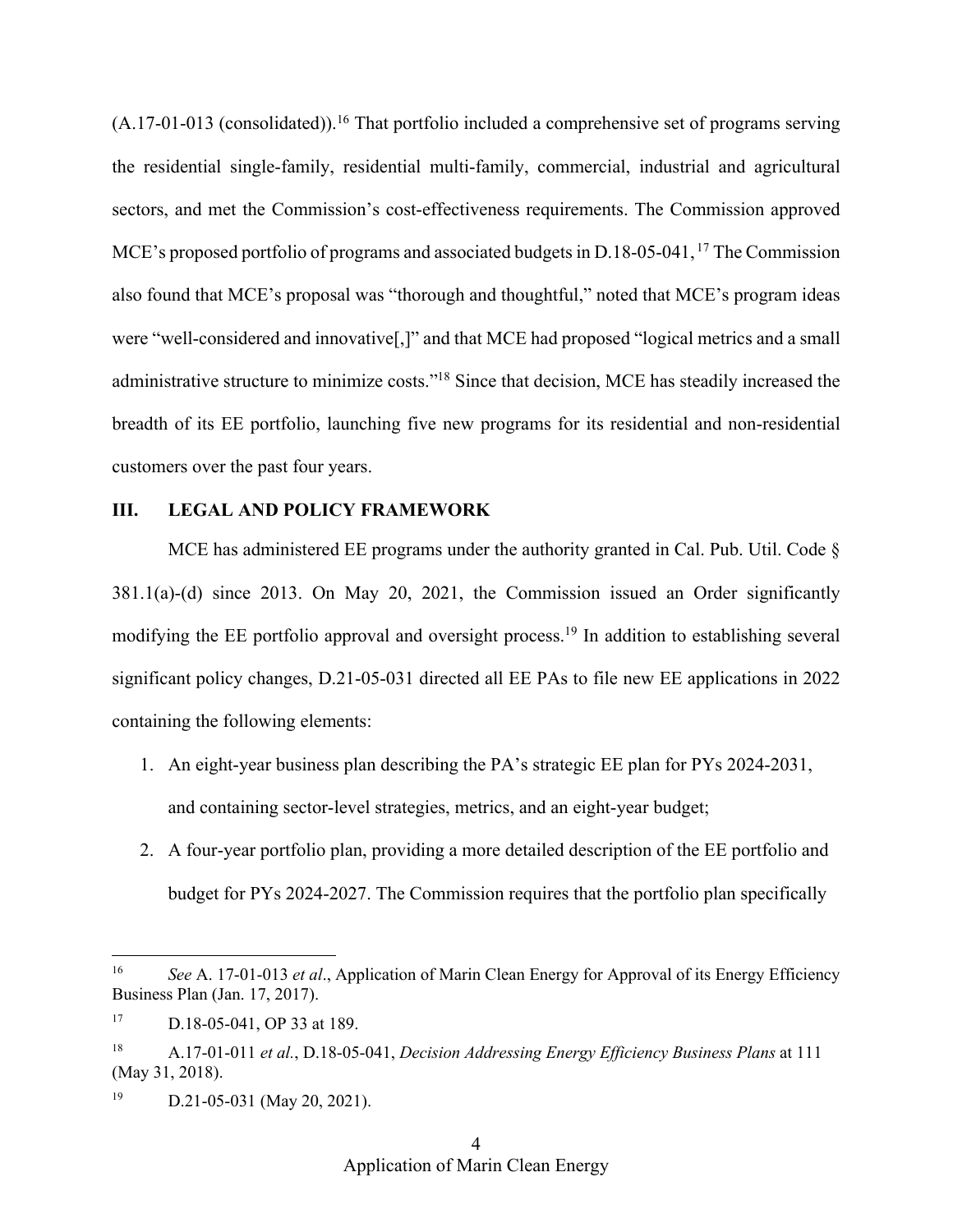contain: detailed sector and program strategies; annual budgets, totaling to a four-year revenue requirement; cost-effectiveness showings over the four-year period; and program implementation plans. <sup>20</sup>

Accordingly, MCE files this Application, which requests Commission approval of MCE's eight-year EE Business Plan (included as Exhibit 1 in MCE's testimony) and MCE's four-year EE Portfolio Plan (included as Exhibit 2 in MCE's testimony). MCE's Business Plan and Portfolio Plan comply with each of the filing and substantive requirements in D.21-05-031 and prior Commission decisions. D.21-05-031 directed several significant changes to EE policy and the EE program approval and oversight process. The most notable changes include: (1) the adoption of Total System Benefits (TSB) as the single metric to be used to establish portfolio goals,  $21$  and (2) the segmentation of portfolios into Resource Acquisition, Market Support and Equity segments, with only Resource Acquisition segment programs required to meet a cost-effectiveness threshold.<sup>22</sup> Accordingly, MCE provides the TSB goals for its EE Portfolio Plan in Exhibit 2, Chapter 1 of its testimony, and has segmented its portfolio into Resource Acquisition, Market Support and Equity segments as described in more detail in Exhibit 2, Chapter 3 of its testimony. MCE's Resource Acquisition segment programs are cost effective, with a Total Resource Cost (TRC) ratio of 1.08 over the 2024-2027 period.

In addition to the Commission's directives, two pieces of legislation drive the development of MCE's 2024-2027 EE Portfolio Plan and associated annual budgets. The first is Senate Bill (SB) 350 (De León, 2015). SB 350 requires that the state double its EE savings by 2030 and

<sup>&</sup>lt;sup>20</sup> D.21-05-031, OP 5.

 $21$  D.21-05-031, OP 1 at 80.

<sup>&</sup>lt;sup>22</sup> D.21-05-031, OP 2, 3 at 81.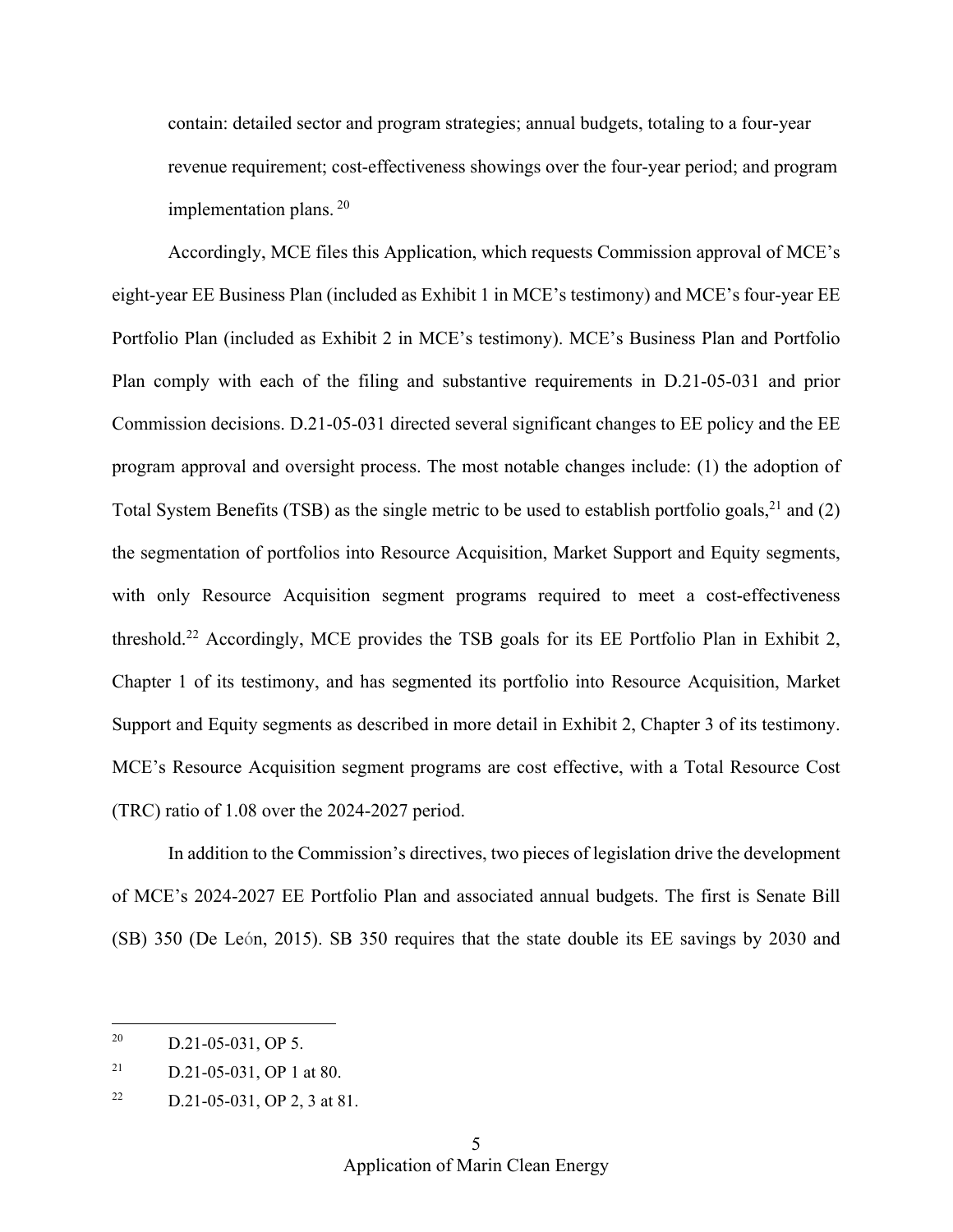enhance workforce development and training opportunities for residents in disadvantaged communities (DAC). Accordingly, MCE proposes to expand its EE programming and invest additional funding in its Workforce Education  $\&$  Training (WE&T) program, as described in more detail in Exhibit 2, Chapter 4, Section 6 of MCE's testimony.

The second legislative driver is Assembly Bill (AB) 802 (Williams, 2015). AB 802 calls for EE incentive programs to use normalized metered energy consumption (NMEC) methods as the basis for measuring energy savings. NMEC-based programs already represent a core component of MCE's portfolio, and in this Application, MCE proposes to direct additional funding towards programs that use NMEC methods and that award incentives based on measured performance (including MCE's Residential and Commercial Efficiency Market and Peak FLEXmarket programs). These Marketplace programs are described in more detail in Exhibit 2, Chapter 3, Section 2 of MCE's testimony.

Finally, MCE also aligned the design of its Portfolio Plan and budgets with California's expanding building electrification and decarbonization policies.<sup>23</sup> MCE supports building electrification in its WE&T program, Strategic Energy Management (SEM) programming and by layering electrification programs available to customers through its "Any Open Door" strategy across proposed programs.<sup>24</sup>

#### **IV. THE COMMISSION SHOULD APPROVE MCE'S APPLICATION**

MCE requests Commission approval of its 2024-2027 EE Portfolio Plan, its 2024-2031 EE

<sup>23</sup> *See e.g.* Exhibit 1, Chapter 1, Section 3.7 (including, but not limited to Senate Bill 1477, Skinner 2018; R.19-01-011; California Energy Commission's 2022 Building Energy Efficiency Standards).

<sup>24</sup> MCE's "Any Open Door" strategy encourages customer engagement in EE programs by leveraging complementary energy programs for which the customer may be eligible. MCE describes its "Any Open Door" strategy in Exhibit 2, Chapter 3, Sections 2; 3; 4 (Resource Acquisition; Market Support; Equity Segments).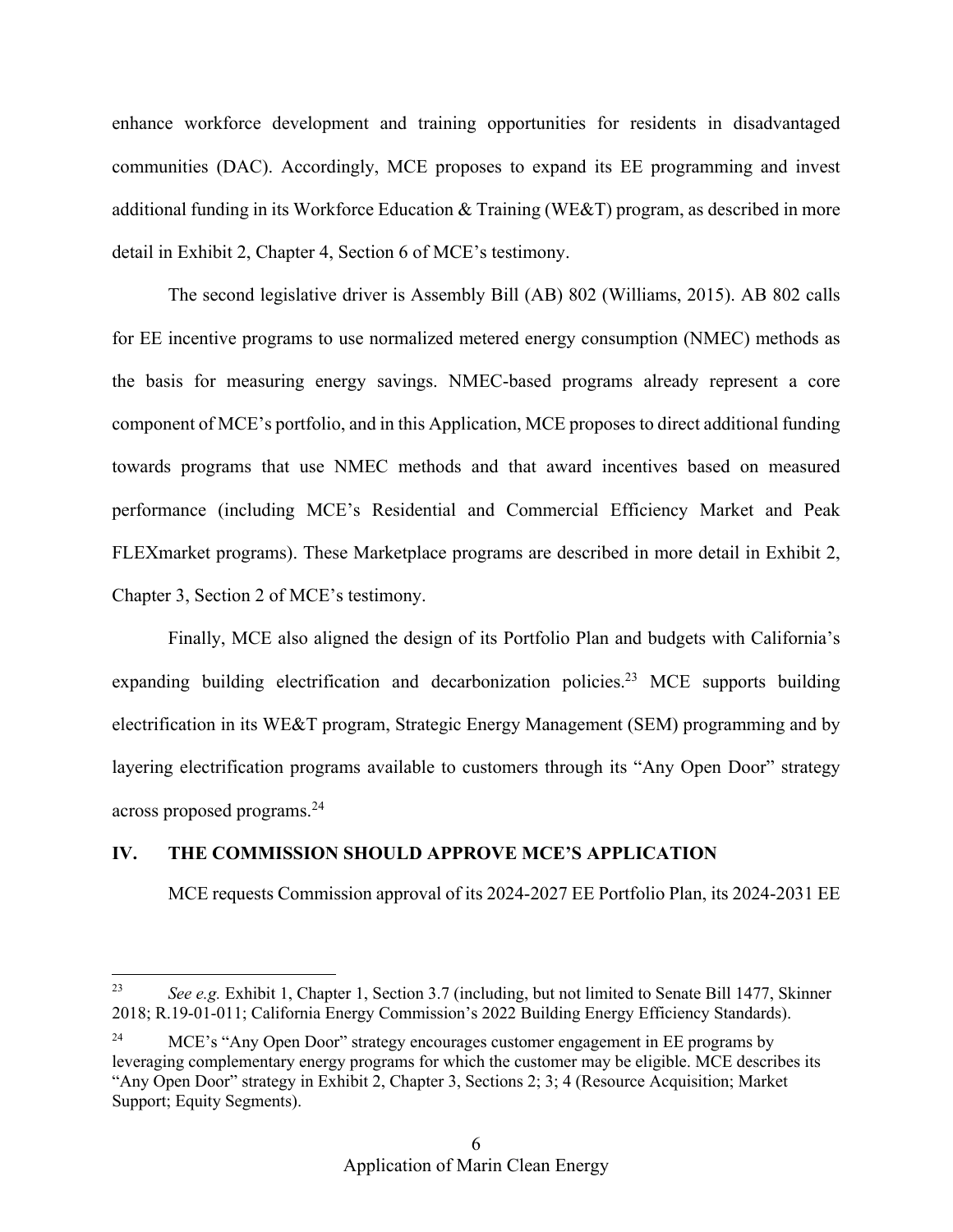Business Plan, and standalone funding for its Peak FLEXmarket program for PY2 2024 -202**7**. MCE also requests that the Commission adopt several policy recommendations related to EE program and portfolio development.

#### **A. The Commission Should Approve MCE's 2024-2027 Energy Efficiency Portfolio Plan, Including MCE's Proposed Annual Budgets.**

MCE does not propose to make wholesale changes to its portfolio during the 2024-2027 Portfolio Plan period. Instead, MCE will fine-tune its existing portfolio—building on lessons learned from administering successful, locally-led EE programs since 2013—and incorporate innovations that meet new policy goals. The sections below explain how MCE's proposed 2024- 2027 EE Portfolio Plan will benefit not only customers in MCE's service area but also all ratepayers.

#### *1. MCE's Proposed Energy Efficiency Portfolio Plan and Annual Budgets are Reasonable.*

MCE's 2024-2027 Portfolio Plan is reasonable because it includes a balanced set of program offerings that comprehensively address the needs of its agricultural, commercial, industrial, public and residential customers. Over the four-year Portfolio Plan period, MCE will implement cost-effective EE (and demand management) programs, while also supporting the sustained growth of the EE market in its service area and ensuring that all customers enjoy the benefits of EE, especially those historically underserved by EE programs.

MCE's customer base, which spans four Bay Area counties, is unique and diverse. While residential customers are the most prominent group among MCE's customer accounts, MCE also serves commercial, agricultural, public and industrial customers. A significant proportion of MCE's customers were born outside the United States, and nearly one-third of MCE's population base speaks a language other than English. Household incomes in MCE's service area vary widely—whereas household incomes are higher in Marin and Contra Costa counties, incomes are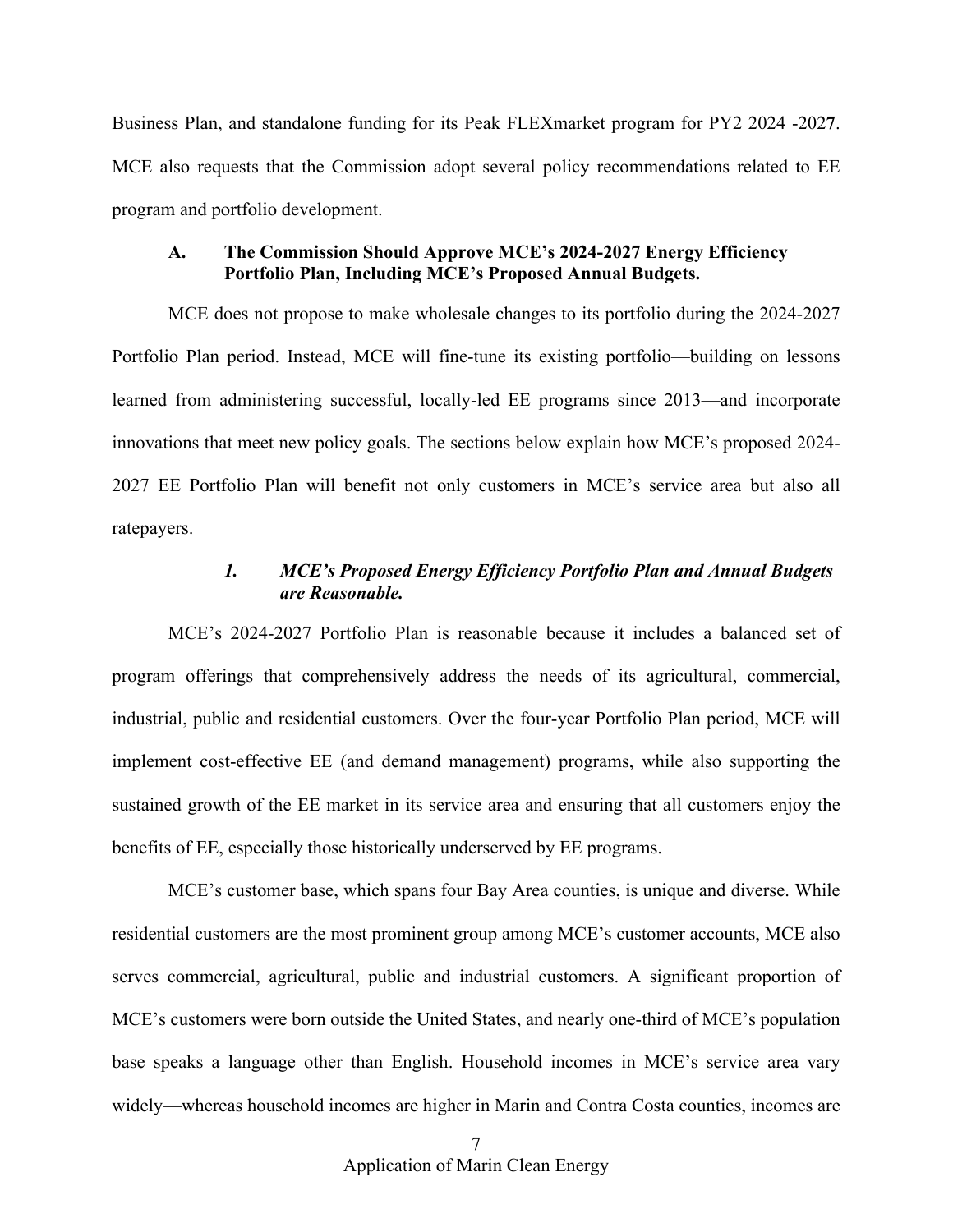comparatively lower in Napa and Solano counties.

MCE's unique service area and customer base require MCE to employ a diverse set of strategies in order to achieve the portfolio outcomes it strives for. MCE's overarching portfolio strategies are to: 1) maximize TSB; 2) implement meaningful Equity programs; 3) support electrification and decarbonization efforts; 4) incorporate load shaping and demand response (DR); and 5) optimize delivery channels. MCE's portfolio—including its proposed annual budgets and goals—is reasonably designed to implement those strategies. The table below summarizes MCE's budget and goals<sup>25</sup> on an annual basis during the 2024-2027 portfolio period.<sup>26</sup>

| Program<br>Year | <b>Budget Request</b> | <b>Savings</b><br><b>Target</b> | <b>Savings</b><br><b>Target</b> | <b>Savings</b><br><b>Target</b> | <b>Total</b><br><b>System</b> |
|-----------------|-----------------------|---------------------------------|---------------------------------|---------------------------------|-------------------------------|
|                 |                       | (kWh)                           | (kW)                            | (Therms)                        | <b>Benefit</b>                |
|                 |                       |                                 |                                 |                                 | Goal                          |
| 2024            | \$19,273,639          | 24,059,067                      | 3,255                           | 494,710                         | \$15,540,846                  |
| 2025            | \$19,522,249          | 24,059,067                      | 3,255                           | 494,710                         | \$16,230,191                  |
| 2026            | \$19,584,021          | 24,059,067                      | 3,255                           | 494,710                         | \$17,098,384                  |
| 2027            | \$19,837,407          | 24,059,067                      | 3,255                           | 494,710                         | \$17,994,718                  |
| <b>Total</b>    | \$78,217,316          | 96,236,268                      | 13,020                          | 1,978,840                       | \$66,864,140                  |

*Table 1: MCE Budget, TSB Goal and Energy Savings Targets for PYs 2024-2027*

MCE's annual Portfolio Plan budget is reasonable because it reflects a "zero-based" budgeting approach. The zero-based budgeting approach requires MCE to justify all expenses for each year of the four-year period after analyzing each function within the budget for its needs and costs.<sup>27</sup> To develop a zero-based budget, MCE considered the following factors in turn: (1)

<sup>&</sup>lt;sup>25</sup> MCE's energy savings and TSB goals are not set through the bi-annual Potential and Goal (P&G) study completed by the Commission to determine the EE potential and goals for the IOU PAs. Instead, in D.21-09-037, the Commission determined that MCE may propose energy savings and TSB goals every four years through the portfolio application process and may propose to revise their goals and savings forecast in the true-up or mid-cycle advice letters. See D.21-09-037, OP5 at 30. Accordingly, MCE proposes energy savings and TSB goals for its 2024-2027 portfolio through this Application.

<sup>&</sup>lt;sup>26</sup> The difference between the total and the sum of each year is due to rounding.

<sup>27</sup> D.21-05-031, OP 8 at 82.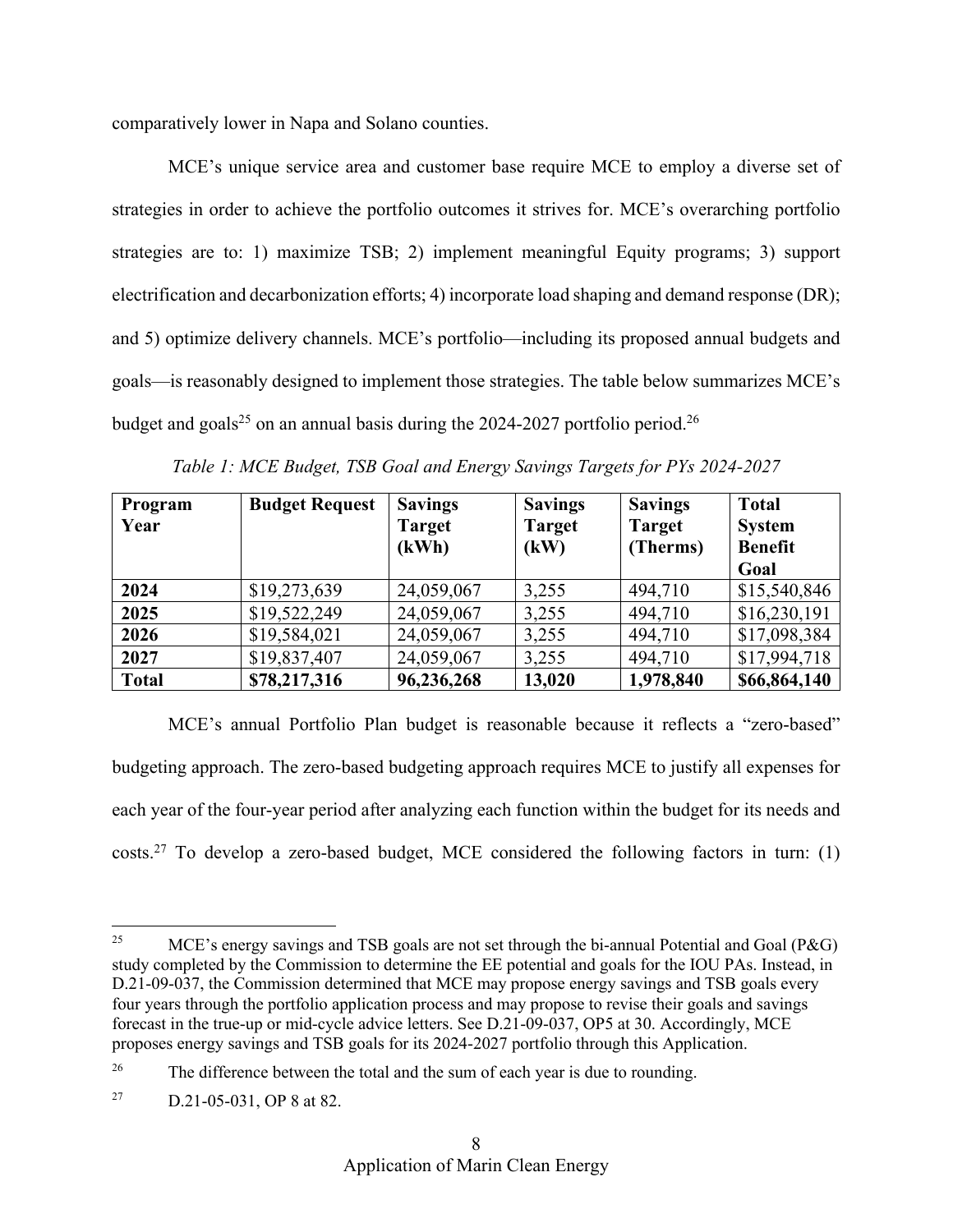regulatory and statutory requirements and legislative guidance; (2) MCE's mission and vision;<sup>28</sup> (3) an assessment of ongoing EE activities and emerging opportunities; and (4) an analysis of cost drivers, including staffing, implementation contracts and incentive costs.

D.21-05-031 contains the key regulatory requirements relevant to MCE's portfolio budget. Specifically, D.21-05-031 requires that PAs limit the expenditures on Market Support and Equity programs, combined, to a total of no more than 30 percent of their total portfolio budget.<sup>29</sup> MCE applied this requirement in developing the annual budget for its Market support and Equity segments over the portfolio period. Between PYs 2024 and 2027, Market Support and Equity programs make up 30% of MCE's EE portfolio.<sup>30</sup> MCE's portfolio budget is further informed by Senate Bill 350 (De León, 2015) and Assembly Bill 802 (Williams, 2015), which respectively require a doubling of EE by 2030 and the introduction of NMEC methods in EE programming.

MCE' mission and vision, which emphasize energy efficiency, also inform its budget. MCE's EE programs are central to achieving its mission by (1) reducing load and making it easier to meet renewable energy targets; (2) supporting the local economy and advancing Equity goals through Equity programming; and (3) supporting the local workforce through WE&T programs. As such, MCE's budget reflects an effort to invest as much as possible in EE while following the rules and regulations for ratepayer-funded EE programs established by the Commission.

MCE completed its zero-based budgeting exercise by assessing the activities associated with its existing EE portfolio, identifying emerging opportunities for EE deployment, and analyzing key cost drivers. To identify emerging opportunities, MCE analyzed several sources

<sup>28</sup> *See* Marin Clean Energy, About Us, *available at*: https://www.mcecleanenergy.org/about-us/.

<sup>&</sup>lt;sup>29</sup> D.21-05-031, OP 4 at 81.

<sup>30</sup> *See* Exhibit 2, Chapter 3, Sections 3.1 and 4.1.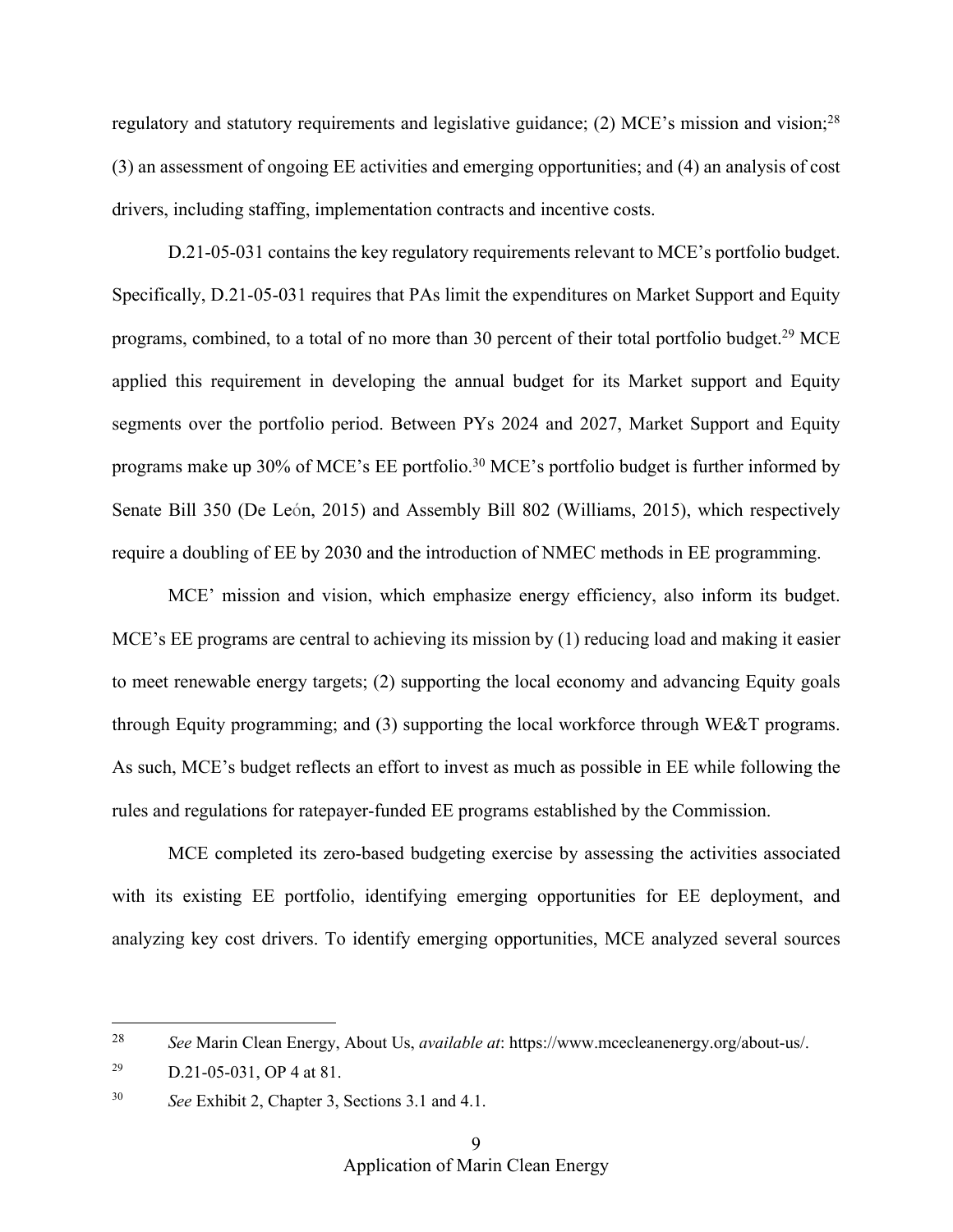including the 2021 Potential and Goals (P&G) study<sup>31</sup> and the 2021 Avoided Cost Calculator (ACC). MCE's analysis of cost drivers included an examination of staffing and operational costs, implementation costs, marketing costs and incentives. MCE describes its assessment and analysis of cost drivers, and their impacts on PY 2024-2027 budgets, in Exhibit 2, Chapter 2 of its testimony.

## *2. MCE's Proposed Energy Efficiency Portfolio is Reasonably Designed to Meet the Goals of its Resource Acquisition, Equity and Market Support Segments.*

Consistent with the Commission's directives in  $D.21$ -05-031,<sup>32</sup> MCE has divided its portfolio into Resource Acquisition, Market Support and Equity segments (described in more detail in Exhibit 2, Chapter 3 of MCE's testimony). MCE's Resource Acquisition segment includes programs that will deliver cost-effective avoided cost benefits to the electricity and natural gas systems. MCE designed these programs to maximize TSB while mitigating ratepayer risk and providing value to MCE's customers. MCE's Resource Acquisition programs are a combination of existing programs (for example, MCE's Commercial Efficiency Market, SEM and Behavioral Messaging programs) and new programs that build on strategies that MCE has successfully developed to date (for example, the expansion of NMEC-based Marketplace programs into the residential sector). MCE's Resource Acquisition segment has a forecasted TRC ratio of 1.08 over the Portfolio Plan period, which exceeds the Commission's ex-ante cost-effectiveness requirement (i.e., a TRC ratio of  $1.0$ ).<sup>33</sup>

MCE's Equity segment includes programs with a primary purpose of providing EE to

<sup>31</sup> *See* Cal. Pub. Util. Comm'n, 2021 Potential and Goals Study, *available at:*  https://www.cpuc.ca.gov/industries-and-topics/electrical-energy/demand-side-management/energyefficiency/energy-efficiency-potential-and-goals-studies/2021-potential-and-goals-study.

<sup>32</sup> D.21-05-031, OP2 at 81.

<sup>33</sup> D.21-05-031, OP3 at 81.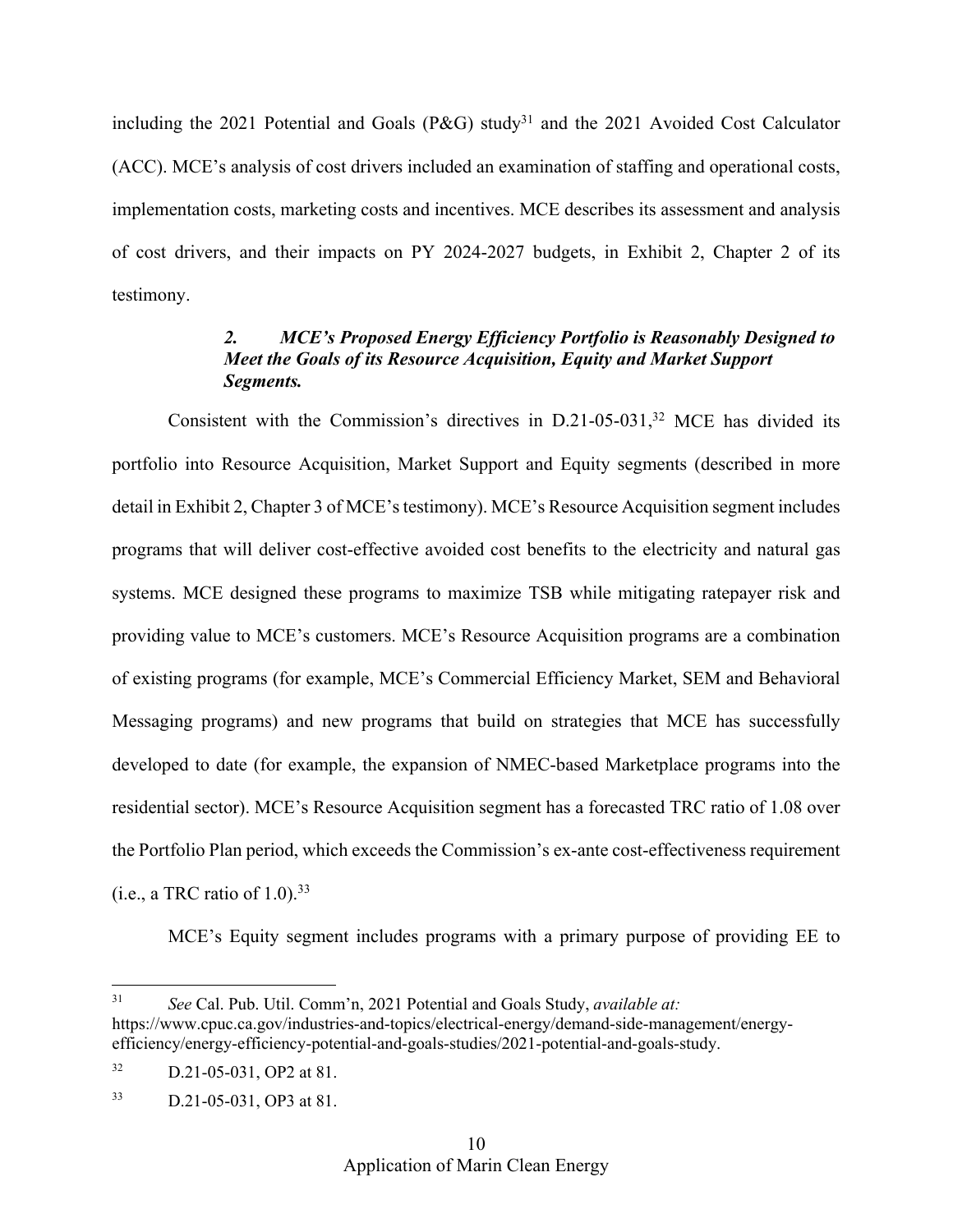Equity customers<sup>34</sup> in advancement of the Commission's ESJ Action Plan.<sup>35</sup> The programs are designed to (1) provide energy efficiency and electrification opportunities; (2) deliver non-energy benefits (NEBs); and (3) reduce the energy burden for Equity customers. MCE's Equity programs offer (1) additional technical support; (2) reduced or no customer copays; (3) meaningful community engagement; and (4) targeted marketing to participating customers. They are geared at customers that would otherwise be challenging to serve under the cost-effectiveness requirements applicable to the Resource Acquisition segment. Improving access to EE for Equity customers achieves energy savings and can also provide extremely valuable NEBs, such as (1) increased health, comfort and safety; (2) improved indoor air quality; and (3) more affordable utility bills. These NEBs are consistent with Goals 1, 2, and 5 in the Commission's ESJ Action Plan. $36$ 

MCE's Market Support segment consists of a single program, the WE&T program, which is tailored to support a workforce that can install advanced EE and electrification measures. This program does not claim savings but instead supports other programs that incentivize building electrification by increasing the available contractor pool. As a part of this program, MCE will provide training for EE contractors and job-seekers in the sustainable energy field; match jobseekers with energy contractors for paid, on-the-job training; and follow best practices from

<sup>&</sup>lt;sup>34</sup> MCE refers to all categories of customers eligible for its proposed Equity segment programs using the umbrella term "Equity customers." Consistent with D.21-05-031, MCE defines "Equity customers" as residential customers and businesses within identified "Environmental and Social Justice Communities" (ESJ Communities) by the Commission's Environmental and Social Justice Action Plan, with the additional modifier of households at or below 400% of the Federal Poverty Level (FPL) or 80% of Area Median Income. *See* Exhibit 2, Chapter 3, Section 4.2 of MCE's testimony.

<sup>35</sup> *See* Cal. Pub. Util. Comm'n, Environmental and Social Justice Action Plan version 1.0 (Feb. 21, 2019), available at: https://www.cpuc.ca.gov/news-and-updates/newsroom/environmental-and-socialjustice-action-plan ("ESJ Action Plan").

<sup>36</sup> *See* ESJ Action Plan at 6-8.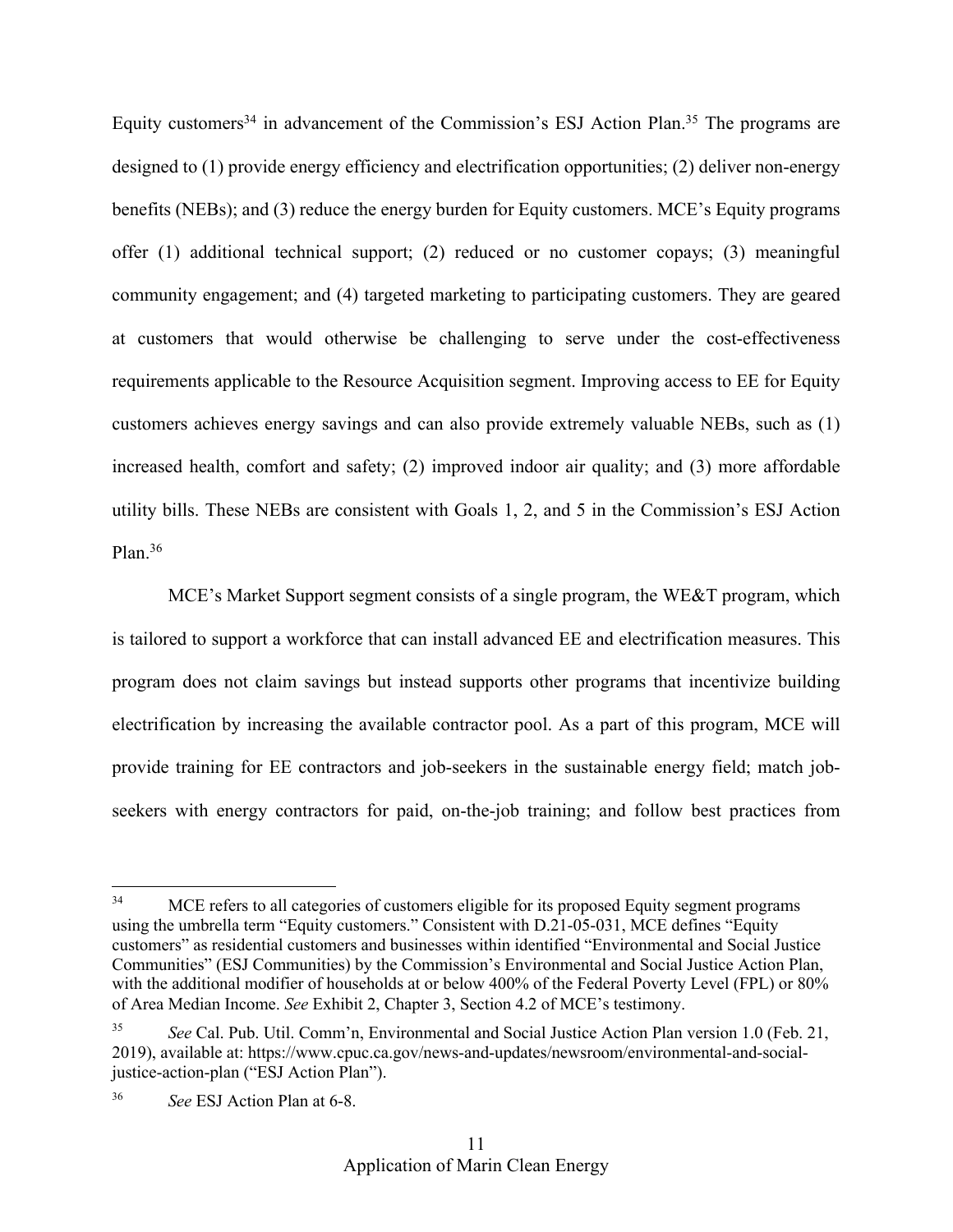industry leaders in creating high-quality employment.

The table below summarizes MCE's requested budget on an annual basis, disaggregated

by segment, during the 2024-2027 Portfolio Plan period.<sup>37</sup>

| Program | <b>Segment</b>              | <b>Budget</b>  |
|---------|-----------------------------|----------------|
| Year    |                             | <b>Request</b> |
| 2024    | Resource Acquisition        | \$12,720,602   |
|         | Market Support              | \$1,033,676    |
|         | Equity                      | \$4,748,416    |
|         | <b>Total</b>                | \$18,502,694   |
| 2025    | <b>Resource Acquisition</b> | \$12,884,684   |
|         | Market Support              | \$1,014,783    |
|         | Equity                      | \$4,841,891    |
|         | <b>Total</b>                | \$18,741,359   |
| 2026    | Resource Acquisition        | \$12,925,454   |
|         | Market Support              | \$1,017,752    |
|         | Equity                      | \$4,857,455    |
|         | <b>Total</b>                | \$18,800,660   |
| 2027    | Resource Acquisition        | \$13,092,689   |
|         | Market Support              | \$1,002,206    |
|         | Equity                      | \$4,949,016    |
|         | <b>Total</b>                | \$19,043,911   |

*Table 2: MCE Budget Disaggregated by Segment for PYs 2024-2027*

# *3. MCE's Portfolio Includes Robust and Targeted Programs in the Agricultural, Commercial, Cross-Cutting, Industrial and Residential Sectors.*

Over the Portfolio Plan period, MCE will continue to offer programs in the agricultural, commercial, industrial and residential sectors, as well as a cross-cutting WE&T program. MCE emphasizes its residential and commercial sector programming because the residential sector makes up the highest number of MCE customer accounts (approximately 90%) while the commercial sector provides the greatest opportunities for achieving cost-effective savings.

With respect to the residential sector, MCE proposes two primary goals: (1) serve low- to moderate-income customers with comprehensive offerings that save energy and money while

<sup>&</sup>lt;sup>37</sup> The difference between the total and the sum of each segment is due to rounding.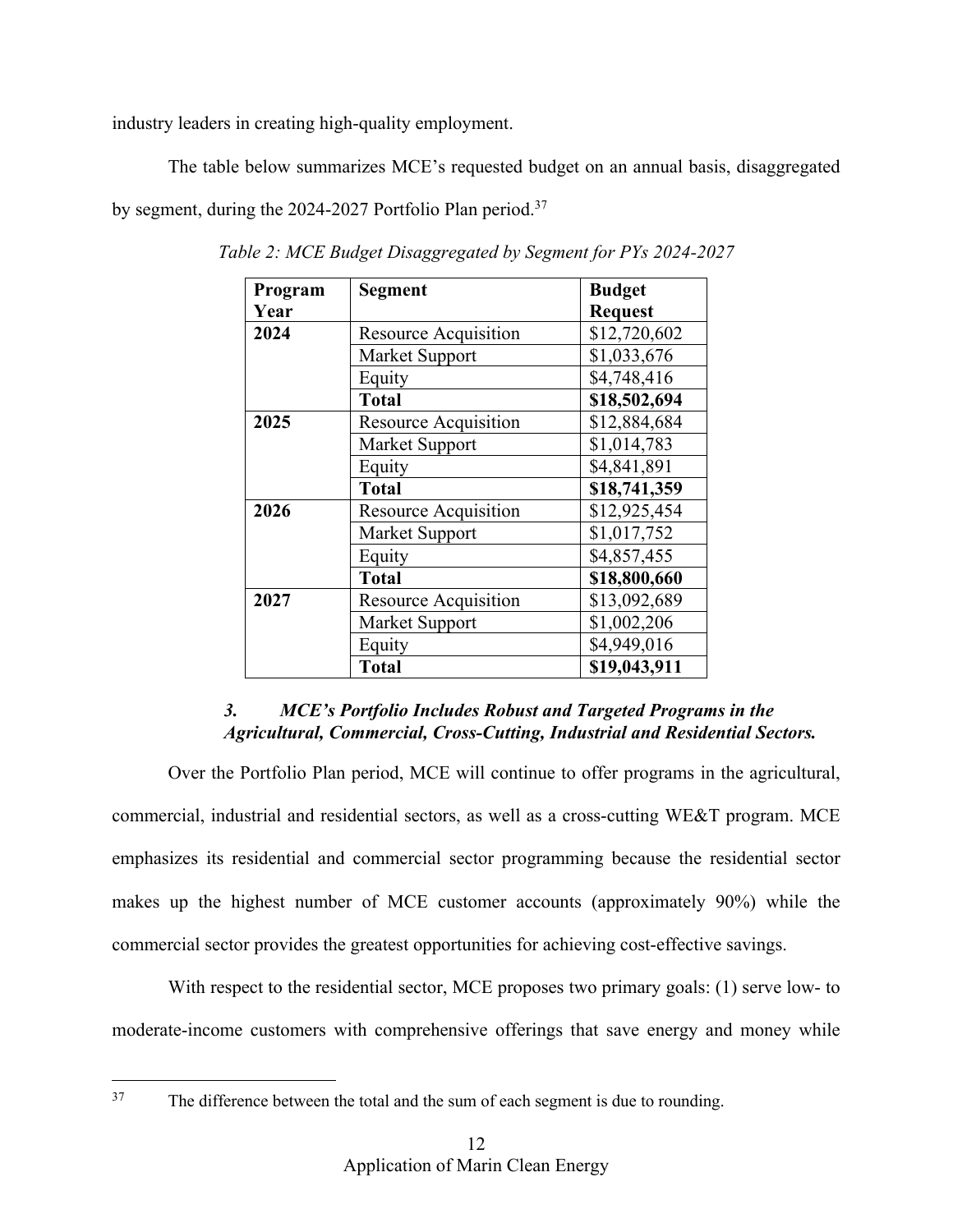providing additional NEBs; and (2) serve market-rate residential customers with programs that meet or exceed TSB requirements. To meet its residential customers' needs, MCE will (1) encourage low- to no-cost savings through behavioral messaging; (2) diversify its network of EE providers by implementing a residential Efficiency Market program (mirroring its existing, successful Commercial Efficiency Market program); (3) complement and fill gaps in existing EE programs; and (4) network within communities to identify eligible Equity customers.

With respect to the commercial sector, MCE proposes the following strategies to meet its portfolio goals. MCE will (1) scale incentives based on TSB; (2) employ varied delivery channels (including both the Marketplace model as well as a "direct support" model); (3) facilitate financing solutions for both customers and aggregators;<sup>38</sup> and (4) develop a new Commercial Equity program to provide support and services to commercial Equity customers.<sup>39</sup>

MCE will also deploy certain strategies that are common to both its residential and commercial sectors. For instance, in both the residential and commercial sectors, MCE will (1) implement SEM programs; (2) use data analytics to target customers with high savings or TSB potential; and (3) emphasize coordination with other programs through an "Any Open Door" strategy which leverages EE as an opportunity to promote complementary sustainability and energy offerings.

MCE's industrial sector strategies substantially mirror its agricultural sector strategies. In order to address common pain points and achieve cost efficiencies, MCE will implement a joint

<sup>&</sup>lt;sup>38</sup> In this Application, MCE defines an "aggregator" as a vendor or provider of an energy efficiency or demand management service that aggregates a number of customers under a combined offering for participation in a MCE Marketplace program. An aggregator is distinct from a traditional program "implementer" which MCE defines in this Application as a single implementation partner under a particular EE program (not a Marketplace program).

MCE defines "Commercial Equity customers" for the purposes of this Application as businesses in ESJ communities. *See* Exhibit 2, Chapter 3, Section 4.2.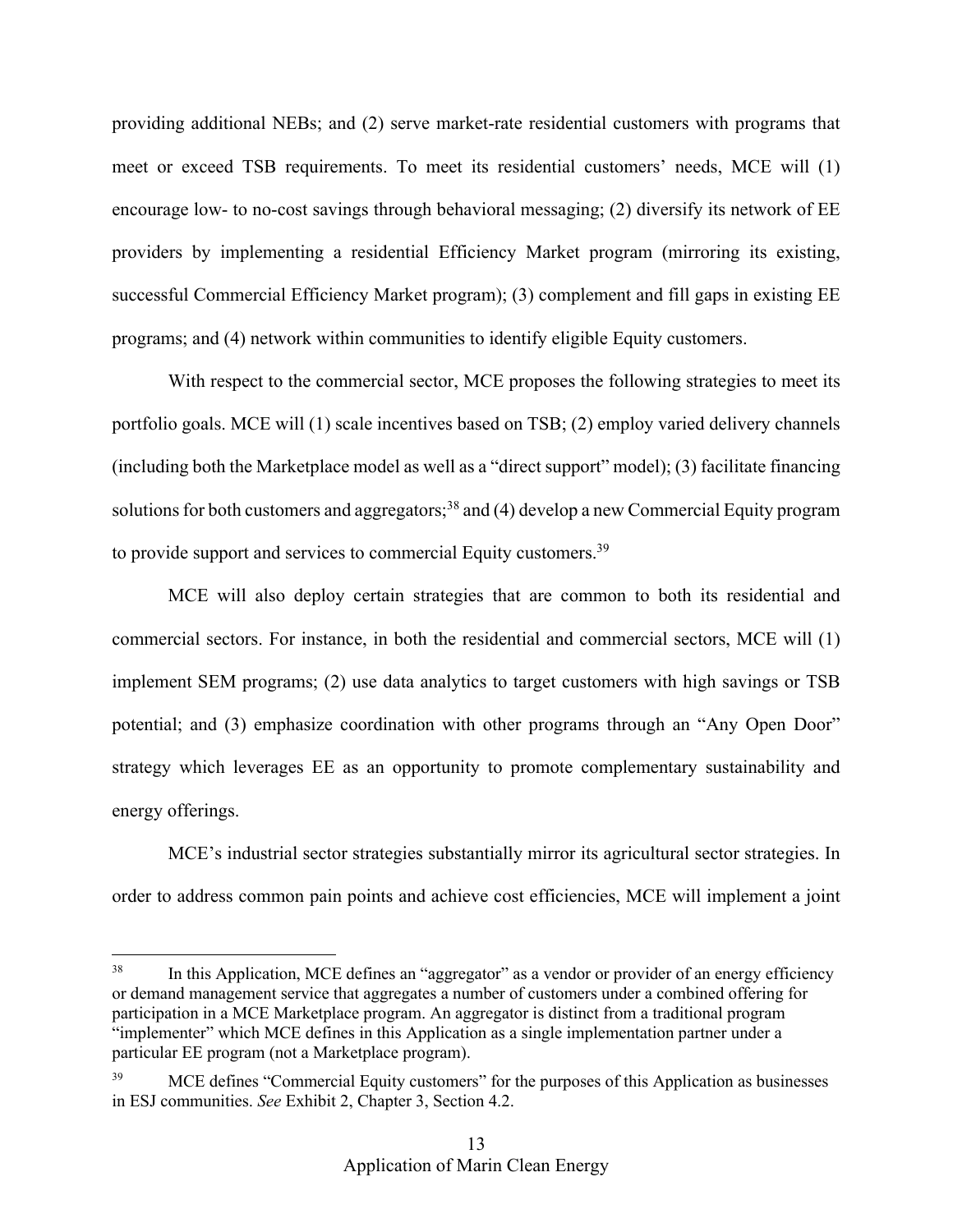program that targets both agricultural and industrial customers (the MCE Agricultural and Industrial Resource or "AIR" program). In addition, similar to strategies that MCE will deploy in its residential and commercial sector programming, MCE will serve its agricultural and industrial customers by (1) scaling incentive payments based on TSB of a project; (2) implementing SEM programming; (3) emphasizing coordination with other programs through the "Any Open Door" strategy; and (4) using data analytics to target customers with high savings potential.

Finally, MCE's cross-cutting WE&T program will increase the capacity of the workforce to install and maintain emerging EE and electrification measures and create opportunities for sustainable employment in the building electrification industry. The WE&T program is MCE's only program in the Market Support segment, and MCE's strategies for achieving its Market Support segment's goals are further described above.

Through these sector-specific strategies, which are described in more detail in Exhibit 2, Chapter 4 of MCE's testimony, MCE's portfolio will comprehensively address the needs of its agricultural, industrial, commercial and residential customers. MCE will also continue to serve public sector customers through its existing EE programs depending on their specific characteristics and energy usage patterns. For example, MCE will continue to engage with public water and wastewater agencies under its industrial program.

The table below summarizes MCE's requested budget on an annual basis, disaggregated by sector, during the 2024-2027 portfolio period.<sup>40</sup>

<sup>&</sup>lt;sup>40</sup> The difference between the total and the sum of each sector is due to rounding.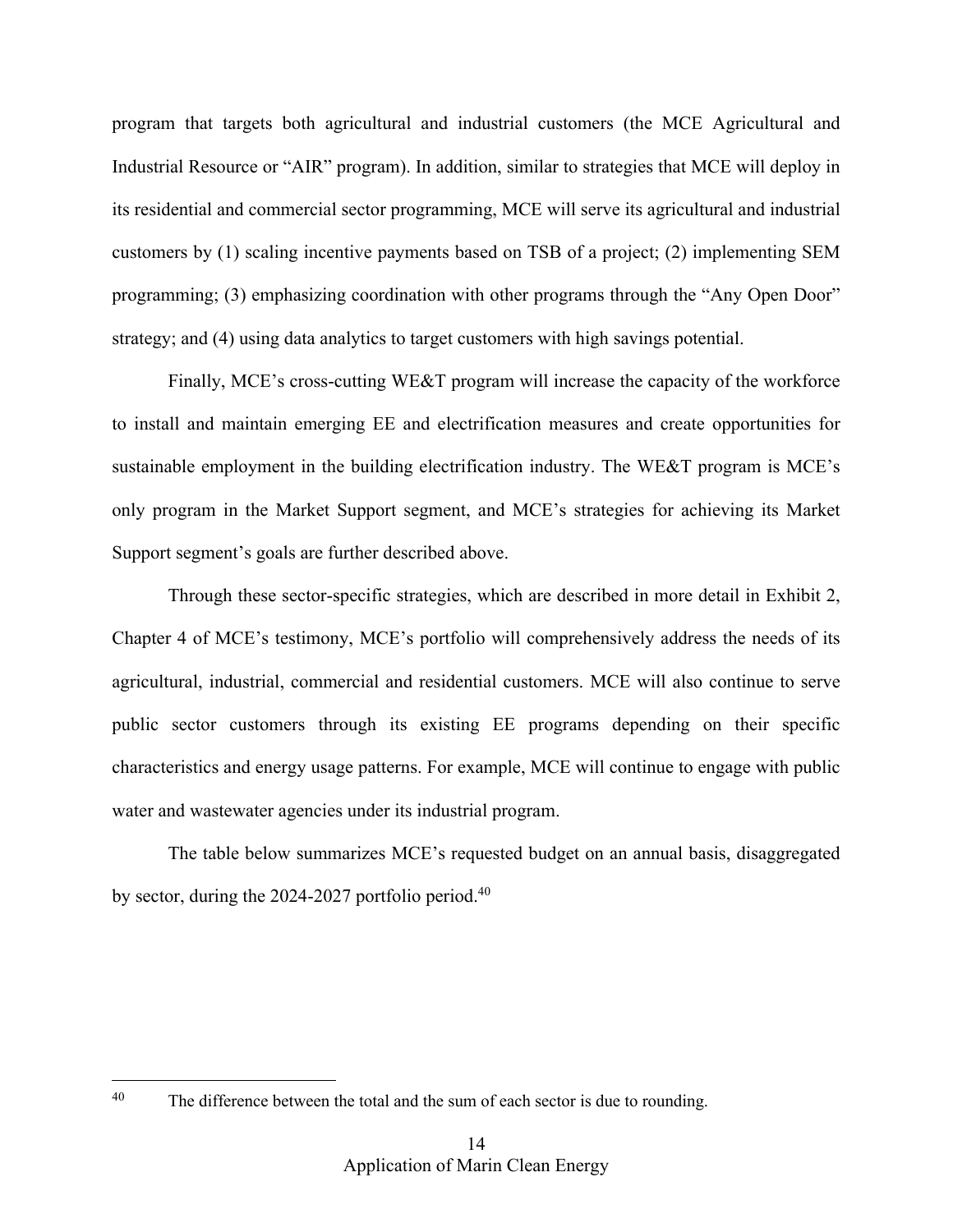| Program | <b>Sector</b> | <b>Budget</b> |  |
|---------|---------------|---------------|--|
| Year    |               |               |  |
| 2024    | Agricultural  | \$726,866     |  |
|         | Commercial    | \$7,948,028   |  |
|         | Industrial    | \$1,087,157   |  |
|         | Residential   | \$7,706,967   |  |
|         | Cross-Cutting | \$1,804,621   |  |
|         | <b>Total</b>  | \$19,273,639  |  |
| 2025    | Agricultural  | \$732,727     |  |
|         | Commercial    | \$8,056,302   |  |
|         | Industrial    | \$1,092,434   |  |
|         | Residential   | \$7,845,113   |  |
|         | Cross-Cutting | \$1,795,673   |  |
|         | <b>Total</b>  | \$19,522,249  |  |
| 2026    | Agricultural  | \$738,999     |  |
|         | Commercial    | \$8,066,539   |  |
|         | Industrial    | \$1,098,080   |  |
|         | Residential   | \$7,879,290   |  |
|         | Cross-Cutting | \$1,801,113   |  |
|         | <b>Total</b>  | \$19,584,021  |  |
| 2027    | Agricultural  | \$745,710     |  |
|         | Commercial    | \$8,186,167   |  |
|         | Industrial    | \$1,104,122   |  |
|         | Residential   | \$8,005,707   |  |
|         | Cross-Cutting | \$1,795,702   |  |
|         | <b>Total</b>  | \$19,837,407  |  |

*Table 3: MCE Budget Disaggregated by Sector (2024-2027)*

*4. MCE's Marketplace Programs are a Pillar of its Programming Strategy.*  MCE is a pioneer in pairing NMEC-based energy savings and demand reduction quantification with a pay-for-performance (P4P) program structure. MCE has developed the capacity to deploy P4P Marketplace programs that use NMEC measurement methods since 2016 and expects those innovative programs to be a pillar of its programming strategy in the 2024-2027 portfolio cycle and beyond. In this Application, MCE proposes three Marketplace programs—the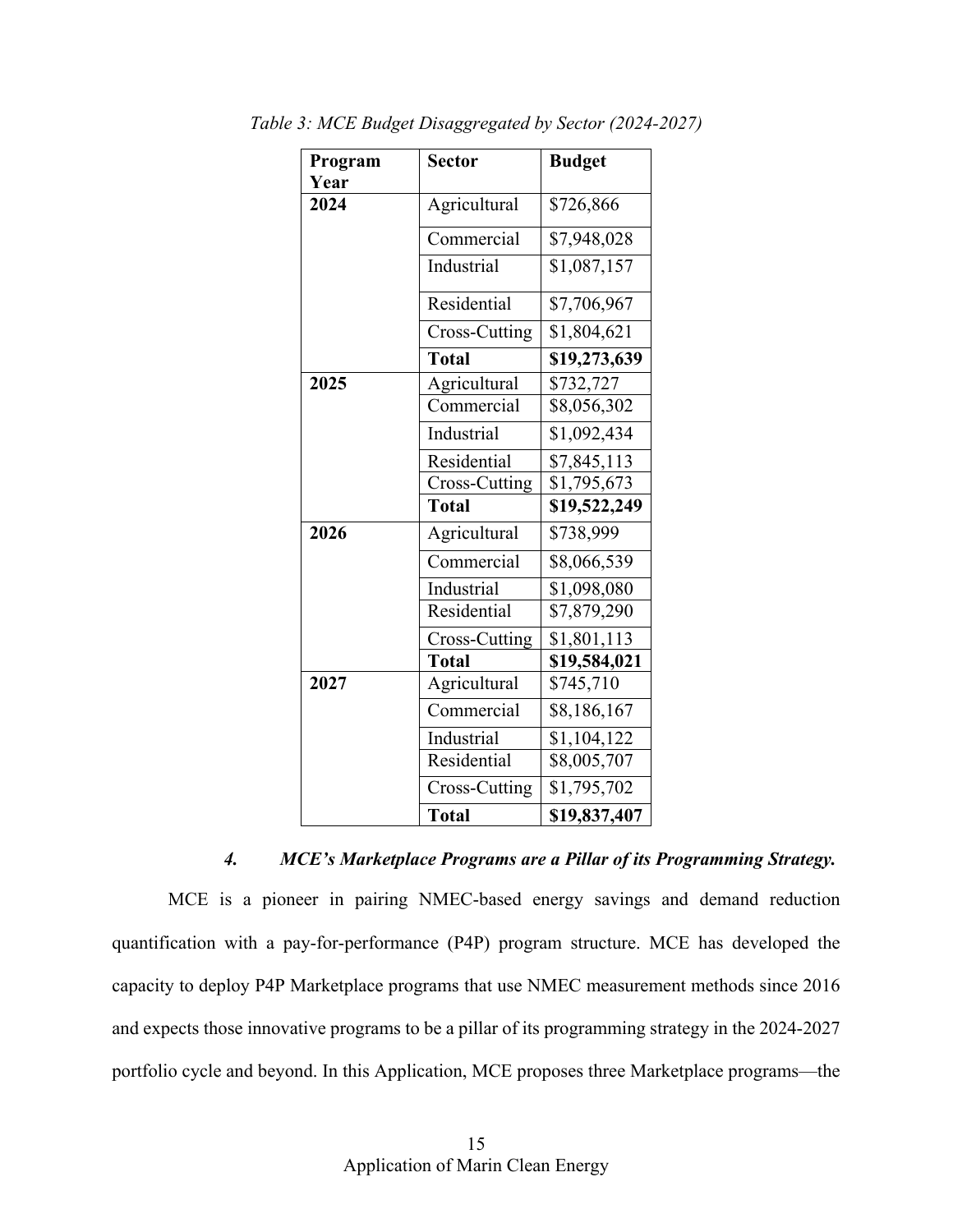EE-focused Commercial Efficiency Market and Residential Efficiency Market, as well as the demand management-focused Peak FLEXmarket program.<sup>41</sup>

MCE's Efficiency Market programs rely on meter data to assess customer load and quantify hourly savings profiles, which are used to make payments based on the actual performance of an EE measure (*i.e.*, the avoided cost value of quantified savings). Payments in the Efficiency Market programs vary not only based on total energy savings, but also on *when* those savings occur—which creates a direct linkage between incentives and value delivered to the system. Similarly, MCE's Peak FLEXmarket program assigns an hourly value to demand reduction and makes payments to providers based on measured impacts during peak periods. MCE will also leverage the Marketplace program model to incorporate low-global warming potential (low-GWP) refrigerants into its portfolio by paying aggregators incentives that align with the TSB of refrigerant conversion projects.

MCE's Marketplace programs are innovative for a variety of reasons. First, the programs not only align incentives and program expenditures with delivered system benefits, but also inherently evolve in parallel with updates to avoided cost calculations (since "performance" under the program is linked to the Commission's  $ACC<sup>42</sup>$ .

Second, MCE's Marketplace programs produce an important ancillary benefit: instead of relying on a small, select group of implementation partners (as is common in traditional EE portfolios), Marketplace programs open the door to a much larger group of providers. This not only results in MCE's customers having access to a more diverse set of services under a single

<sup>41</sup> *See* MCE's request for standalone EE funding for its Peak FLEXmarket program at Section IV.C. of this Application; *see also* Exhibit 2 Chapter 8 of MCE's testimony describing the Peak FLEXmarket program.

<sup>42</sup> In the case of refrigerant projects, performance would be linked to the Refrigerant Avoided Cost Calculator.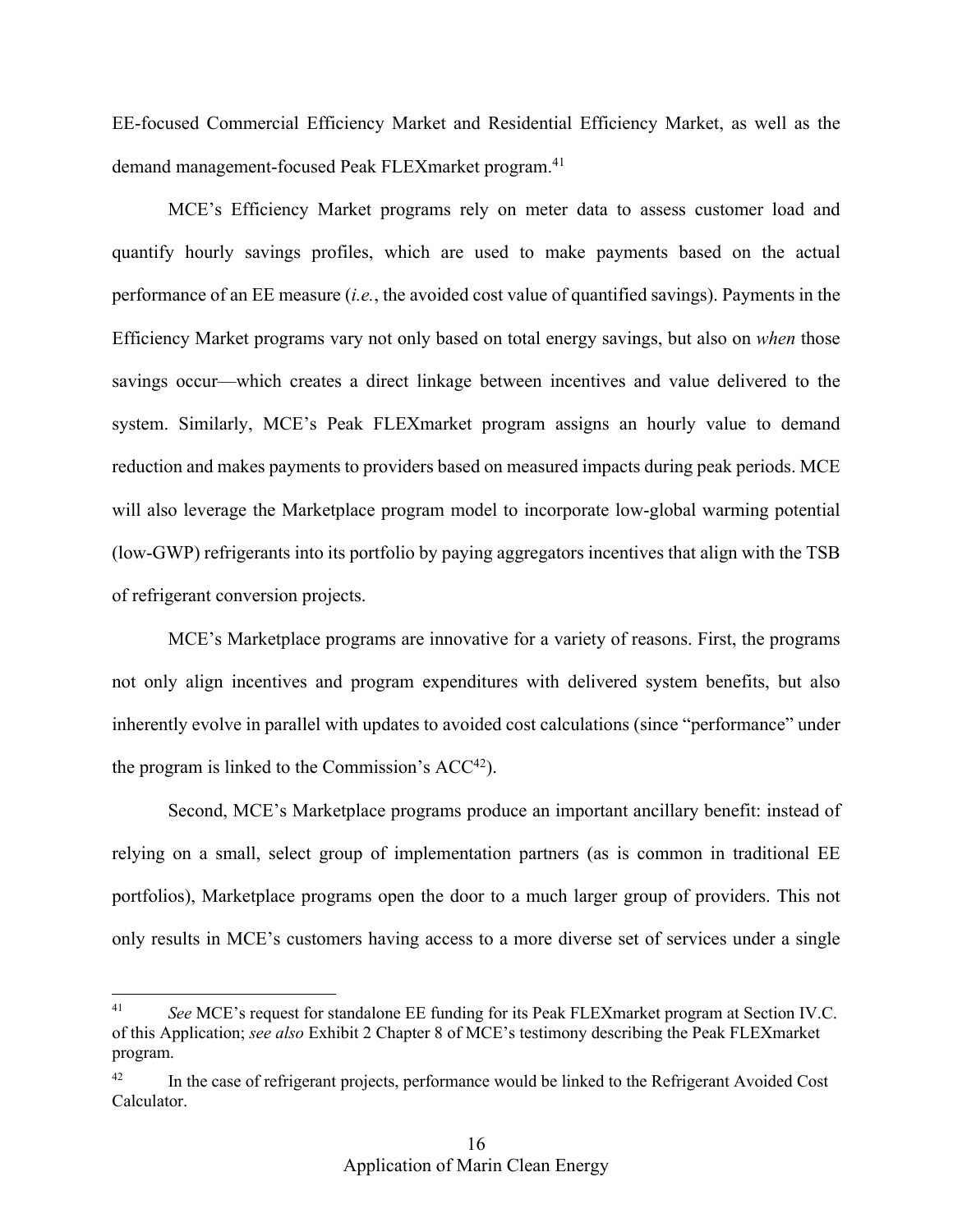program umbrella, but also reduces performance risk to all ratepayers. That is because, unlike the traditional solicitation and contract management model, the Marketplace model does not tie funding to individually contracted implementation partners subject to payment caps tied to assumed deliverable value. Instead, Marketplace programs allocate funding to providers who have submitted complete projects, and those funds are only paid once the TSB of metered projects has been verified. This minimizes the risks of portfolio underperformance, programmatic downtime and administrative waste. Indeed, the Commission has recognized that the basic structure of MCE's Marketplace programs presents very low risk to ratepayers because it (1) requires measurement of actual energy savings using NMEC methods; (2) links payments to performance; and (3) limits program spending by total system benefit achieved.<sup>43</sup>

Third, MCE's Marketplace programs promote flexibility and efficiency by offering aggregators significant leeway to develop customer offerings as they see fit, based on each provider's strengths, business models, and variable customer needs, rather than based on prescriptive measure lists. While aggregators drive customer engagement under the Marketplace model, MCE supports participating aggregators by offering co-branded marketing collateral, data analytics, financing opportunities, and support from MCE's business relationship managers.

To maximize the several benefits of the Marketplace model, MCE proposes to increase its emphasis on Marketplace programs over the portfolio plan period. MCE's 2024-2027 budgets include increased funding for its Commercial Efficiency Market program, as well as a funding request for a new Residential Efficiency Market program. Relatedly, MCE's standalone request for its Peak FLEXmarket program in the 2024-2027 portfolio plan period will allow it to continue expanding the innovative Marketplace model into the demand management area, thereby

 $^{43}$  D.21-12-011 at 30-31.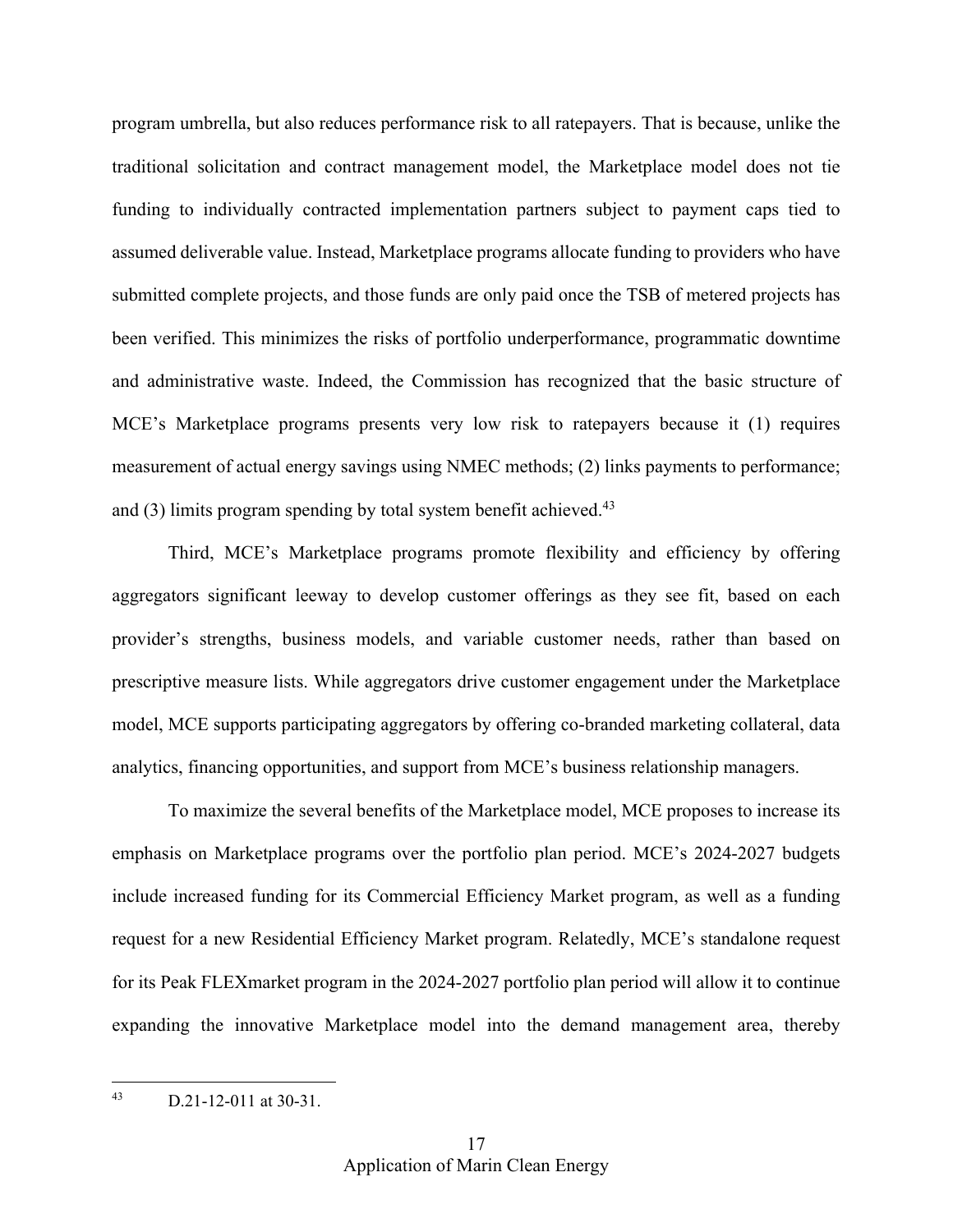achieving increased peak demand reductions and supporting grid reliability.

#### **B. The Commission Should Approve MCE's Proposed 2024-2031 Energy Efficiency Business Plan, Including its Proposed Budget Cap.**

MCE's 2024-2031 Business Plan provides the long-term strategic overlay to MCE's nearterm Portfolio Plan strategies, expected outcomes and budgets as described above. As such, the eight-year Business Plan is an extension of the four-year Portfolio Plan. Importantly, MCE has intentionally designed its Business Plan such that it is philosophically consistent with the Portfolio Plan. Over the eight-year Business Plan period, MCE will continue to 1) aim to maximize TSB through the implementation of cost-effective EE programs; 2) support the sustained growth of the EE market in its service area; 3) foster the closer integration of EE and demand management strategies and 4) ensure that all customers enjoy the benefits of EE, especially those historically underserved by EE programming. The table below summarizes MCE's requested budget, TSB goals and energy savings targets on an annual basis during the 2024-2031 Business Plan period.

| Program       | <b>Budget Request</b> | <b>Savings</b> | <b>Savings</b> | <b>Savings</b> | <b>Total System</b> |
|---------------|-----------------------|----------------|----------------|----------------|---------------------|
| Year          |                       | <b>Target</b>  | <b>Target</b>  | <b>Target</b>  | <b>Benefit</b>      |
|               |                       | (kWh)          | (kW)           | Therms)        | Goal <sup>44</sup>  |
| 2024          | \$19,273,639          | 24,059,067     | 3,255          | 494,710        | \$15,528,383        |
| 2025          | \$19,522,249          | 24,059,067     | 3,255          | 494,710        | \$16,218,045        |
| 2026          | \$19,584,021          | 24,059,067     | 3,255          | 494,710        | \$17,085,620        |
| 2027          | \$19,837,407          | 24,059,067     | 3,255          | 494,710        | \$17,981,263        |
| 2028          | \$19,905,308          | 24,059,067     | 3,255          | 494,710        | \$18,891,597        |
| 2029          | \$19,976,604          | 24,059,067     | 3,255          | 494,710        | \$19,826,995        |
| 2030          | \$20,051,465          | 24,059,067     | 3,255          | 494,710        | \$20,774,384        |
| 2031          | \$20,130,069          | 24,059,067     | 3,255          | 494,710        | \$21,849,369        |
| <b>Totals</b> | \$158,280,762         | 192,472,536    | 26,040         | 3,957,680      | \$148,206,484       |

*Table 4: MCE Budget, TSB Goals and Energy Savings Targets (PYs 2024-2031)*

<sup>&</sup>lt;sup>44</sup> MCE's energy savings and TSB goals are not set through the bi-annual Potential and Goal (P&G) study completed by the Commission to determine the EE potential and goals for the investor-owned utility program administrators. Instead, in D.21-09-037, the Commission determined that MCE may propose energy savings and TSB goals every four years through the portfolio application process and may propose to revise their goals and savings forecast in the true-up or mid-cycle advice letters. D.21-09-03, OP5 at 30.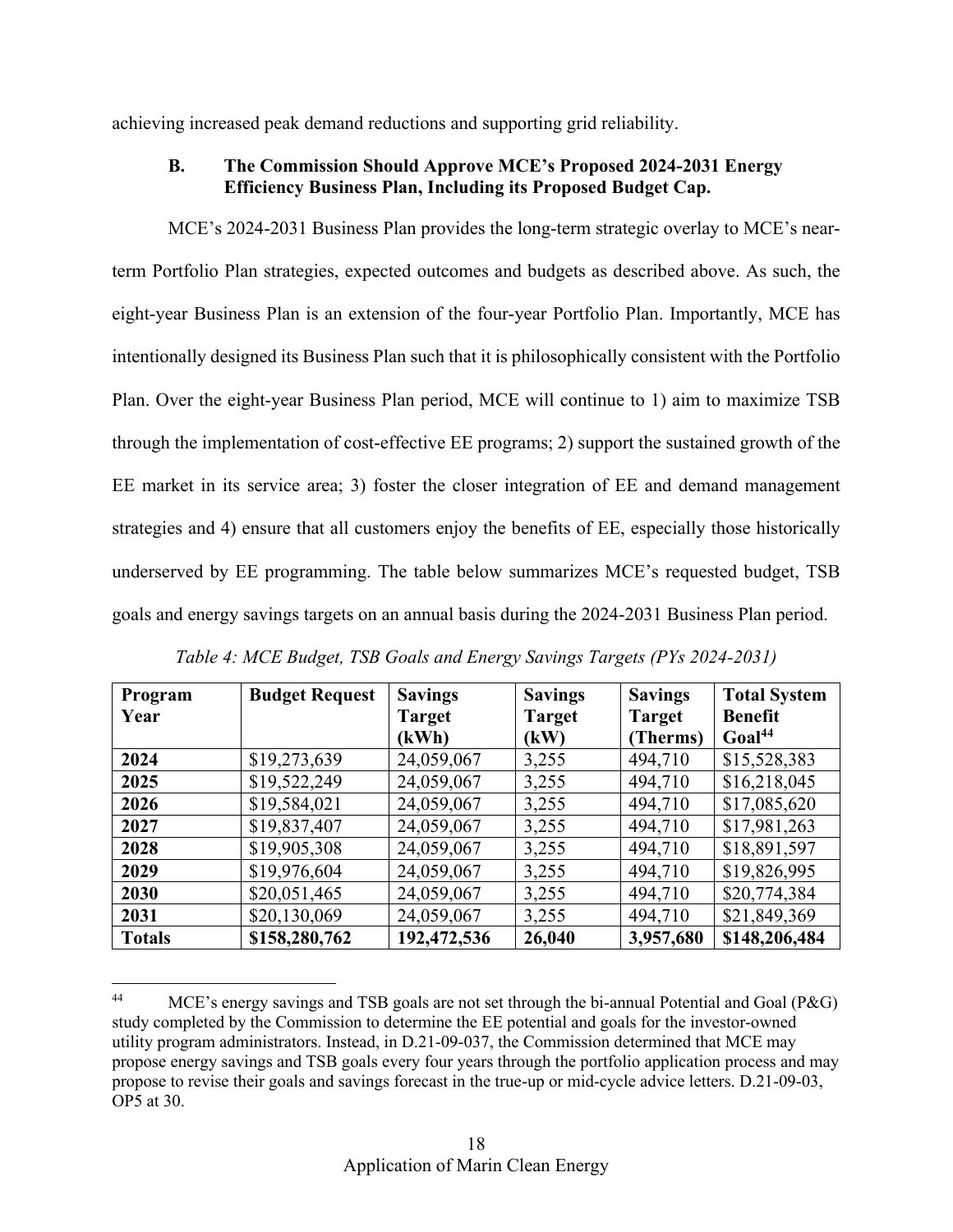MCE's Business Plan and associated budgets are reasonable because they are an extension of the strategies in its four-year Portfolio Plan and because they anticipate continued evolution in California's energy goals. As California's energy goals evolve, new market and technology opportunities emerge, and the Commission institutes new demand-side management policies and directives, MCE will continue to innovate and diversify its program offerings. MCE expects that over the Business Plan period (1) its meter-based and pay-for-performance programs will continue to grow; (2) electrification programs will become a more prominent feature of its portfolio; (3) decarbonization will play an increasingly important role in portfolio planning, and; (4) EE programs will be more closely integrated with other demand-side management offerings. Consistent with D.21-05-31, MCE will file a Portfolio Plan application for PYs 2028-2031 in which it will detail its program strategies for that future period in more detail.

#### **C. The Commission Should Approve MCE's Standalone Request for Funding of its Peak FLEXMarket Program for Program Years 2024-2027.**

In light of California's increasing focus on long-term grid reliability needs,  $45$  the Commission has called for greater integration between EE and demand management programs to help deliver improved reliability outcomes.<sup>46</sup> The Commission's interest in integrating EE and demand management programs correctly recognizes the complementary relationship between EE and demand management measures (*i.e*., EE measures deliver demand reductions, and demand reduction measures deliver energy savings during certain times). In 2017, Commission staff proposed the integration of certain aspects of EE andDR activities, including residential heating, ventilation and air conditioning (HVAC) controls, non-residential HVAC and lighting controls, as

<sup>45</sup> *See e.g.* Executive Department State of California, Proclamation of a State of Emergency, July 30, 2021, https://www.gov.ca.gov/wp-content/uploads/2021/07/Energy-Emergency-Proc-7-30-21.pdf.

<sup>46</sup> R. 13-11-005, *Ruling requesting comments/ proposals to address Governor's Proclamation of July 30, 2021* (August 6, 2021).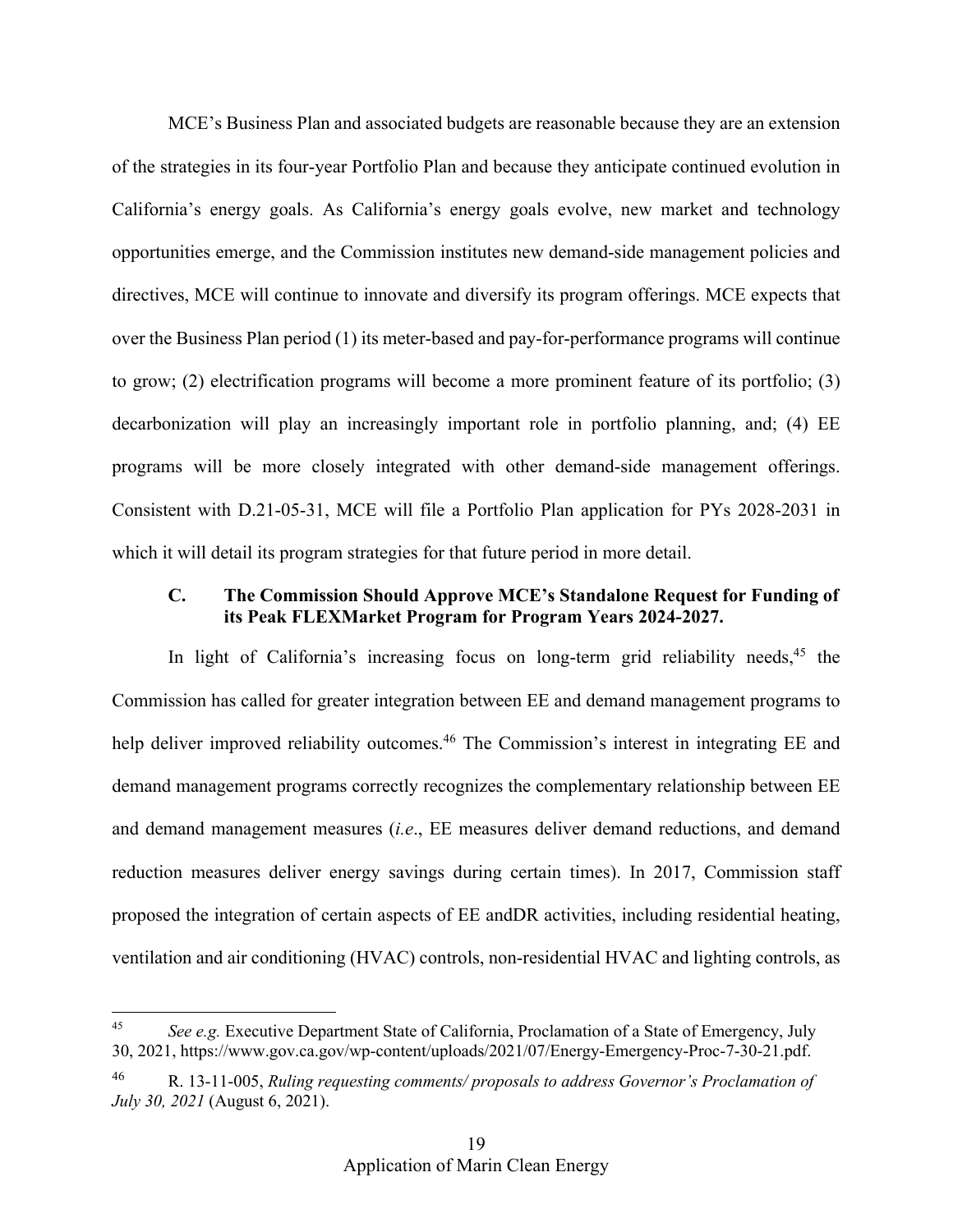well as DR and EE potential studies to support analysis under the integrated resource planning (IRP) process.<sup>47</sup> In its Order on the PAs' 2017 portfolio applications, the Commission adopted a set of general requirements for utility PAs to begin to integrate delivery of EE and DR capabilities to customers.<sup>48</sup> The Commission also encouraged non-utility PAs, such as MCE, to solicit thirdparties to design and implement programs to test various strategies and technologies for integrating DR capabilities with existing EE activities.<sup>49</sup>

The Commission should continue to foster the closer integration of EE and demand management programs in this proceeding to maximize high value energy savings. Specifically, MCE requests that the Commission authorize MCE to continue to use EE funds to scale its Peak FLEXmarket demand management program during the 2024-2027 portfolio period. Peak FLEXmarket is a proven and innovative demand management program that complements MCE's Residential and Commercial Efficiency Market programs. MCE's Efficiency Market programs compensate aggregators based on the avoided cost value of their projects, which means that savings occurring during peak hours receive higher payments than savings occurring during offpeak hours. Peak FLEXmarket shares the same fundamental meter-based payment structure as the Efficiency Market programs, but incentivizes load shifting, load shaping and demand reduction during peak summer hours. MCE's Efficiency Market programs and Peak FLEXmarket, operating in tandem, will spur the development of new projects that combine efficiency and demand management measures, thereby unlocking the value of demand management from the same providers that deliver traditional energy savings. The demand reductions and energy savings that

<sup>47</sup> D.18-05-041 at 30.

<sup>48</sup> D.18-05-041, COL 9 at 171; OP 10 at 184.

 $^{49}$  D.18-05-041 at 36.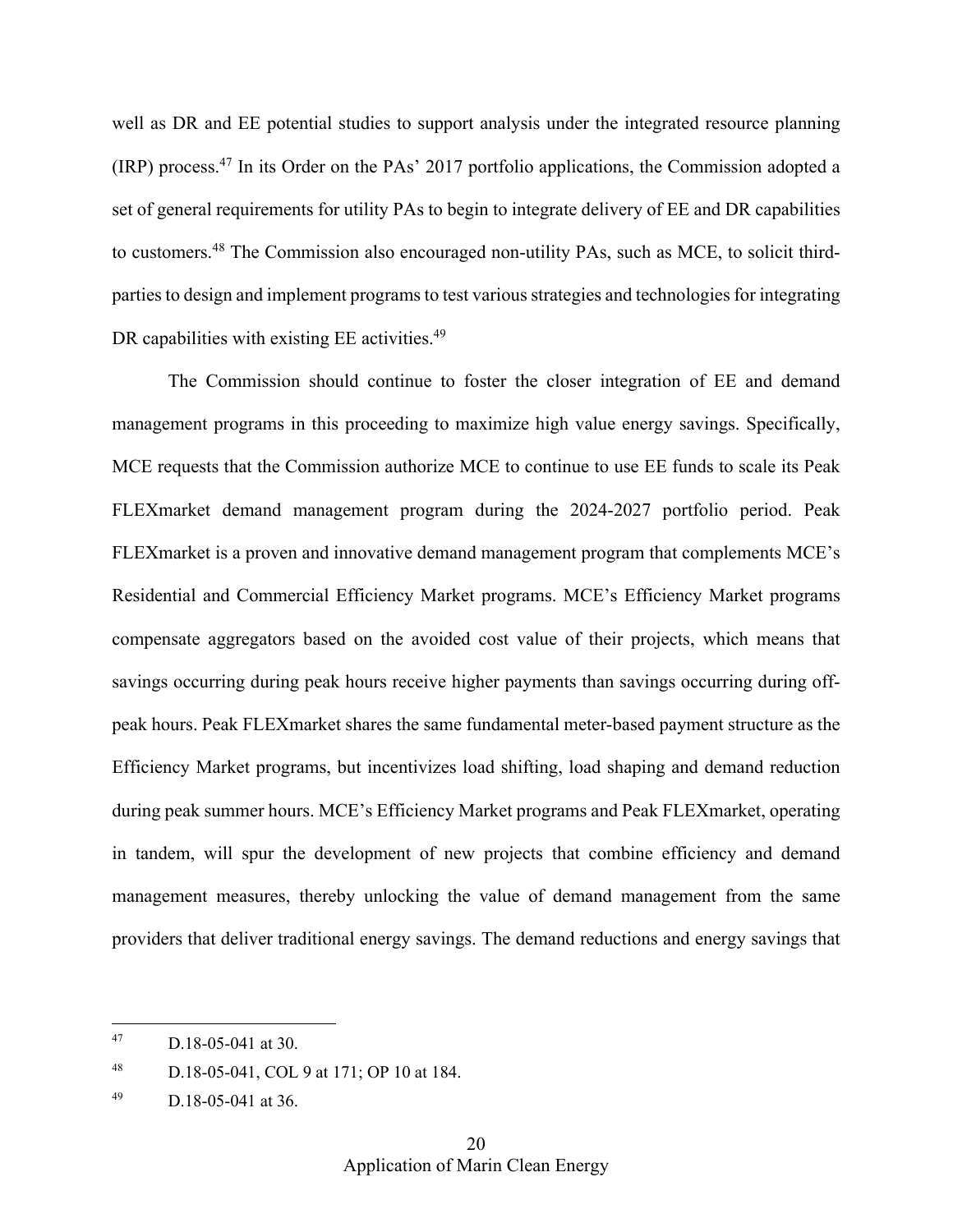MCE's Marketplace programs deliver will support the state's goal to increase energy savings while also supporting grid reliability, which is an issue of increasing concern in California.

The table below summarizes MCE's requested annual budget and forecasted goals for the Peak FLEXmarket in PYs 2024-2027.

| Program      | <b>Budget</b> | Peak <sup>50</sup> Demand | Peak energy   |
|--------------|---------------|---------------------------|---------------|
| Year         |               | <b>Reduction (MW)</b>     | savings (MWh) |
| 2024         | \$6,570,000   | 22.5                      | 4,950         |
| 2025         | \$6,570,000   | 22.5                      | 4,950         |
| 2026         | \$6,570,000   | 22.5                      | 4,950         |
| 2027         | \$6,570,000   | 22.5                      | 4,950         |
| <b>Total</b> | \$26,280,000  | 90                        | 19,800        |

*Table 5: Peak FLEXmarket Budget and Goals for PYs 2024-2027*

The Commission has previously authorized MCE to use EE funds to scale Peak FLEXmarket. In D.21-12-011, the Commission authorized MCE to redeploy \$11 million in unrequested EE funds to augment its Peak FLEXmarket program budget in 2022 and 2023.<sup>51</sup> Moreover, in that decision, the Commission authorized PAs to propose extensions to their MAPs in their 2022 EE applications, and acknowledged that MAPs are modeled on MCE's Efficiency Market and Peak FLEXmarket programs.<sup>52</sup> Peak FLEXmarket will remain an important complement to MCE's Efficiency Market programs beyond 2023 and therefore the Commission should authorize MCE to continue to use EE funds to implement Peak FLEXmarket in PYs 2024- 2027.

MCE is including the request for approval of Peak FLEXmarket as distinct from its EE portfolio, including its 2024-2027 budgets and goals. This is because the Commission's Cost

<sup>50</sup> Peak periods are defined as 4pm - 9pm between June 1 and September 30 each year.

 $51$  D.21-12-011, OP 2 at 60.

 $52$  D.21-12-011, at 24; 30.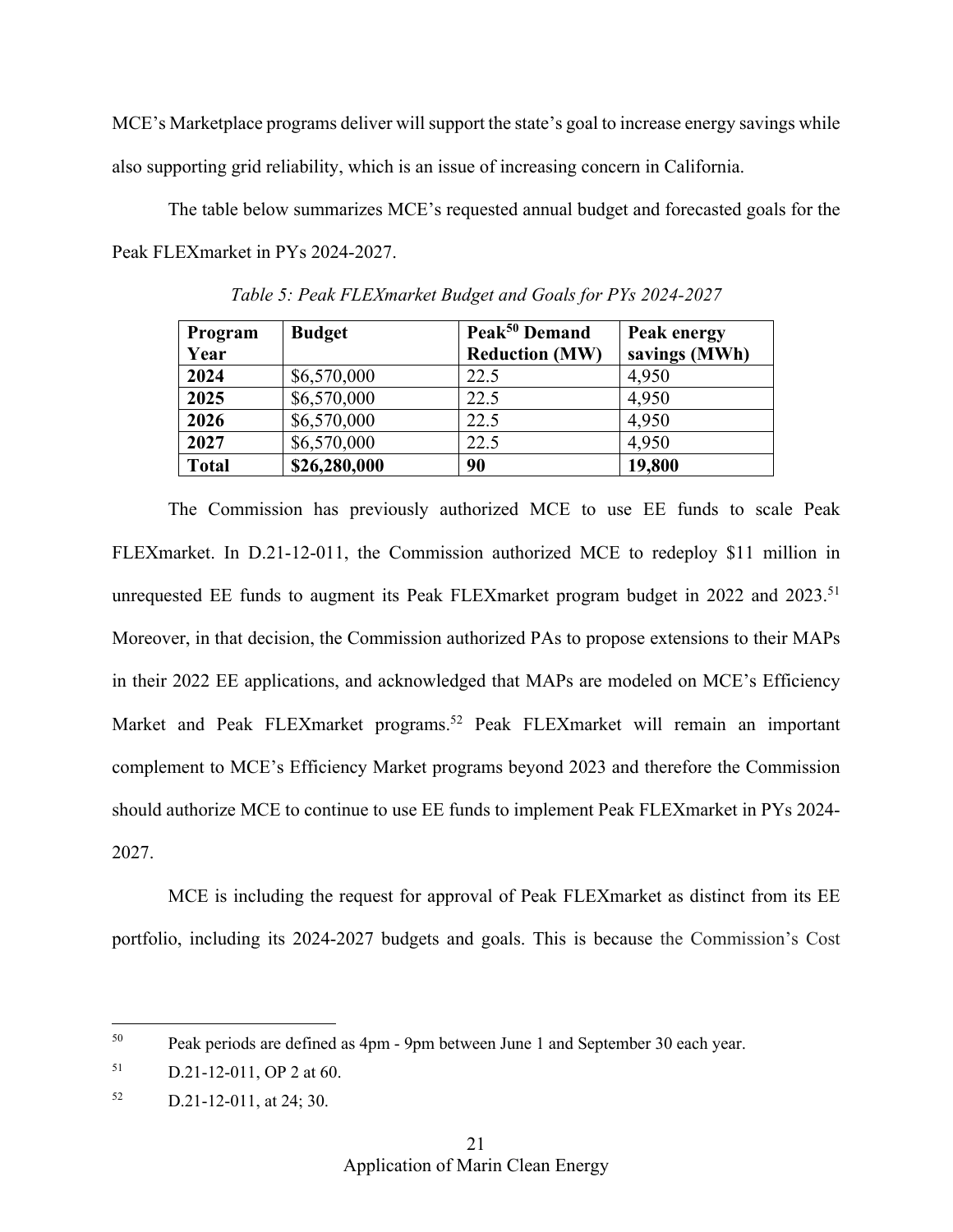Effectiveness Tool (CET)—which MCE and other EE PAs use to calculate the TSB and costeffectiveness of their programs—cannot currently calculate the impacts of a demand management program accurately. The CET currently requires PAs to choose a prescriptive load shape and provide an effective useful life (EUL) of at least one year for each participating measure. However, demand management measures (such as those incentivized by the Peak FLEXmarket) are often developed to deliver energy savings and peak demand reductions only during the peak hours of summer months. The CET therefore cannot accurately forecast the TSB associated with demand management measures. If MCE had incorporated Peak FLEXmarket into its Resource Acquisition segment, it would not have been able to calculate the cost-effectiveness of that segment as required by D.21-05-031. MCE therefore requests that the Commission approve MCE's standalone budget request for Peak FLEXmarket.

#### **D. Recommendations for New or Modified Energy Efficiency Policies**

MCE includes its recommendations for new or modified EE policies in Exhibit 1, Chapter 3 of its testimony, and summarizes those recommendations briefly below.

## *1. The Commission Should Bolster the Cost Effectiveness Tool and the California Energy Data and Reporting System.*

The Commission's CET is housed within the California Energy Data and Reporting System (CEDARS) and is used to calculate TSB and cost-effectiveness associated with EE programs. The CET is a critical tool on which all EE PAs rely to develop their portfolios—including budgets and energy savings targets. The CET and CEDARS require both additional resources and functionality to allow ongoing maintenance and to improve the efficiency of program and portfolio development. To this end, MCE offers the following policy recommendations:

- Direct additional funding to CEDARS;
- Establish a "governance committee" for both the CET and CEDARS;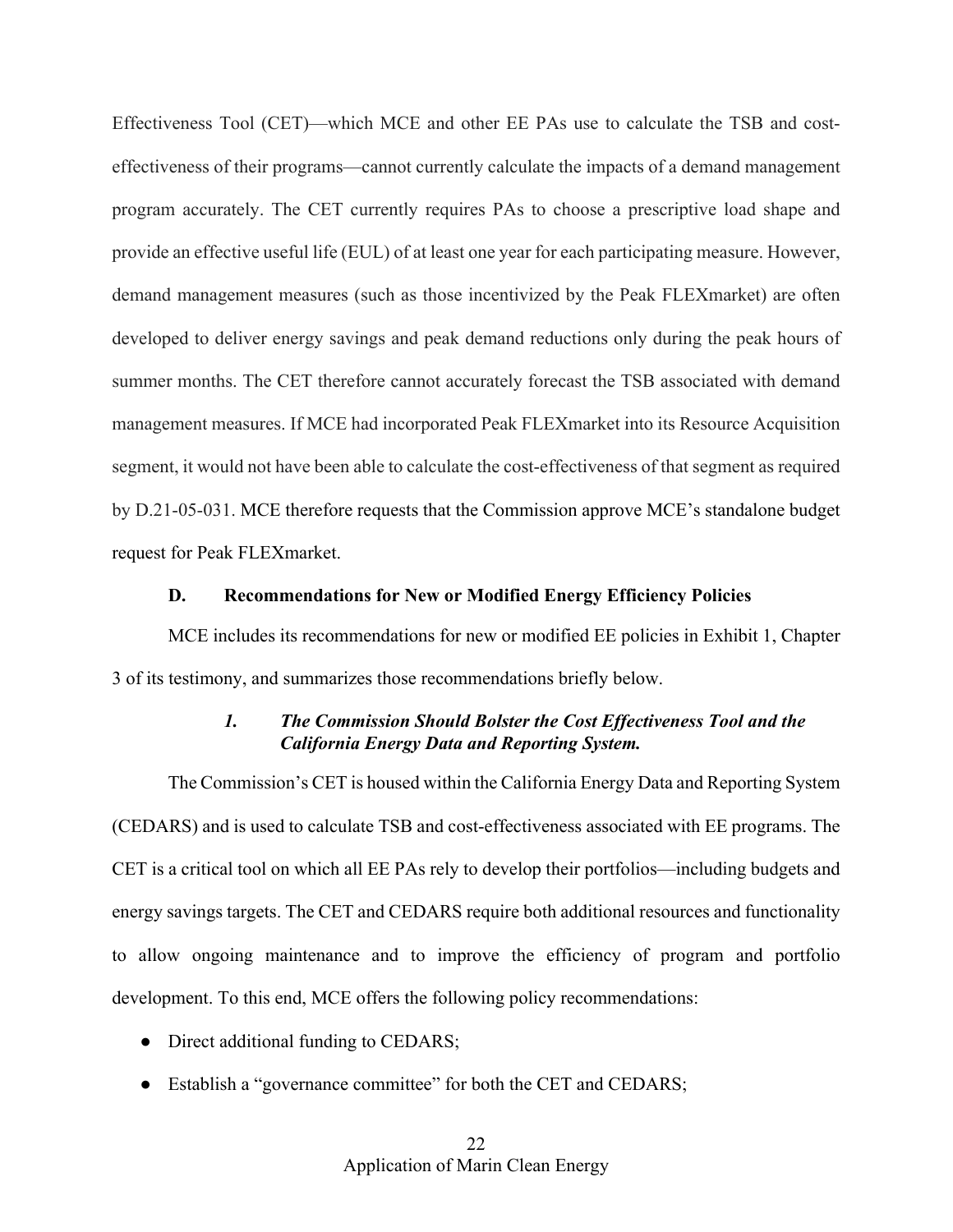- Add an application programming interface (API) to the CET and CEDARS to allow system-to-system communication between PAs' and implementers' data systems and the CET and CEDARS;
- Direct the creation of a more transparent, accessible and robust set of documentation and trainings for CET users, and;
- Allow CPUC-contracted evaluators to view and access more detailed program tracking data through CEDARS.

Collectively, these improvements would make the CET and CEDARS more robust which in turn would significantly increase the efficiency of EE portfolio and program development and evaluation.

# *2. The Cost Effectiveness Tool Should be Modified to Appropriately Value the Impacts of Demand Reduction Measures.*

The CET, as it is currently designed, is focused on calculating the cost-effectiveness and TSB of EE measures and is not designed to calculate the impacts of demand reduction measures. Specifically, the CET does not calculate avoided costs and thus TSB for DR events(*i.e.*, designated instances during which customers are asked, in advance, to reduce their energy demand temporarily). As described in section C above, the CET requires PAs to choose a prescriptive load shape and provide an EUL of at least one year. However, many demand management measures are heavily—and sometimes entirely—geared towards achieving energy savings and peak demand reductions during peak hours of summer months.

In its recent Decision (D.) 21-12-011 regarding summer 2022 and 2023 electric reliability, the Commission approved the MAP, which incentivizes implementers to find EE projects that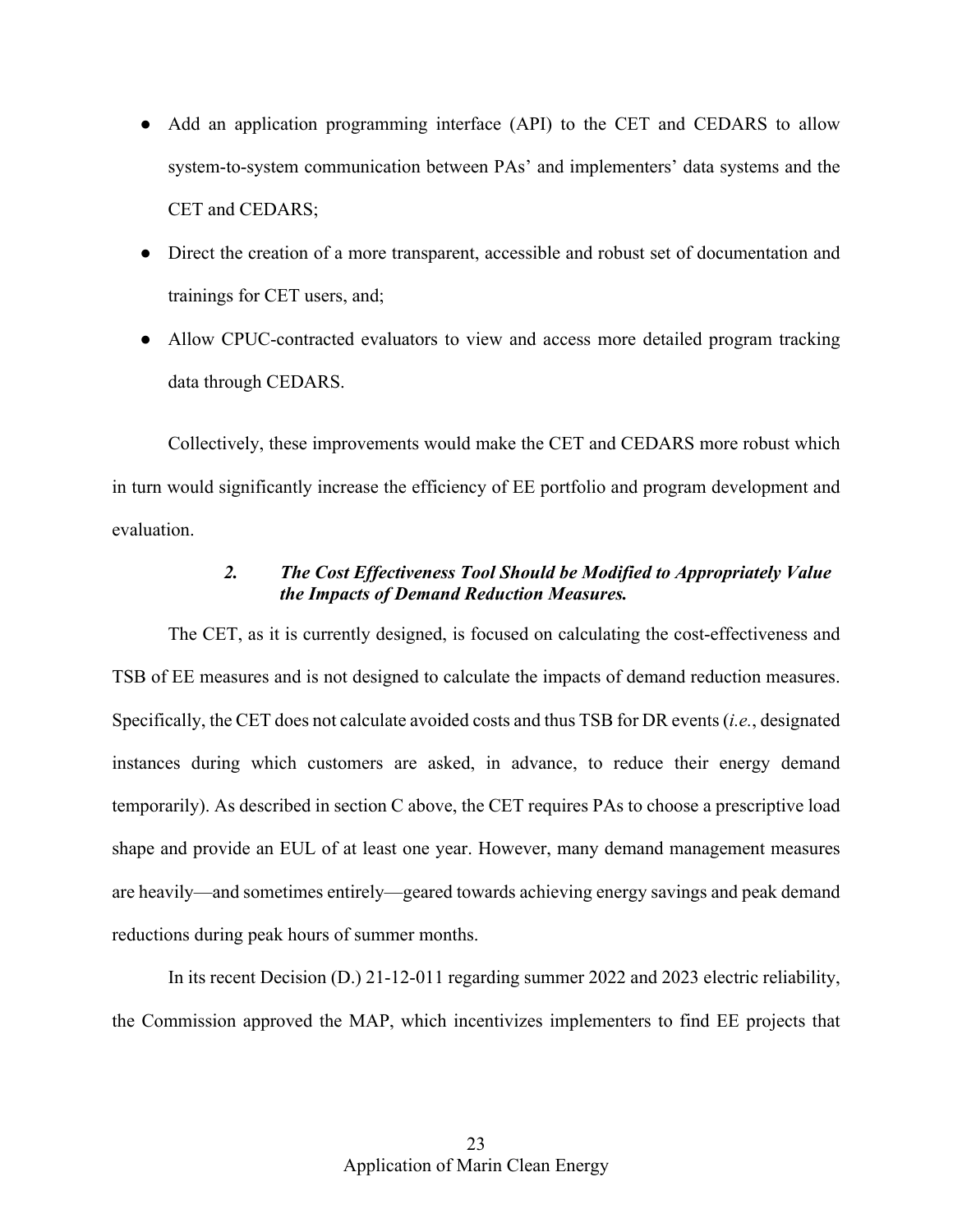deliver measurable peak or net peak demand savings.<sup>53</sup> As a part of that program, incentives will be adjusted to include a "kicker" payment for peak and net peak savings delivered between June 1 and September 30 of PYs 2022 and 2023. Unfortunately, the CET, as it is currently designed, cannot appropriately calculate peak and net peak savings, which will make it difficult to calculate TSB and cost effectiveness ratios for programs that include kicker payments.

Like the MAP, MCE's Peak FLEXmarket program offers incentives for load shifting during summer peak hours. It also incentivizes demand reduction during periods of high grid congestion, power shortages, or high prices (*i.e.* DR events). The CET's limitations described above make it difficult for MCE to calculate the demand impacts of the Peak FLEXmarket program appropriately.

To implement the Commission's direction on new MAPs and to enable MCE's Peak FLEXmarket program and similar innovative programs that integrate EE with demand reduction strategies, the Commission should modify the CET to allow for the use of custom load shapes and the calculation of TSB for partial hours of the year. This will enable PAs to appropriately value the impact of demand reduction measures, and incorporate these measures into the Resource Acquisition segment of their respective portfolios on equal footing with EE measures. Additionally, MCE recommends the Commission conduct workshops to better align costeffectiveness metrics with DR metrics and updated policy goals starting in 2024.

#### *3. The Commission Should Establish Clear Deadlines for Updating Technical Tools and Templates.*

As described above, the CET is a tool that serves as the very basis on which PAs build their portfolios. Without easy and consistent access to that tool during portfolio planning, PAs cannot

<sup>&</sup>lt;sup>53</sup> D.21-12-011, OP1 at 59. As the Commission noted, the Market Access program is modeled on MCE's Peak FLEXmarket program, described in more detail in Exhibit 2, Chapter 8. D.21-12-011, p. 24.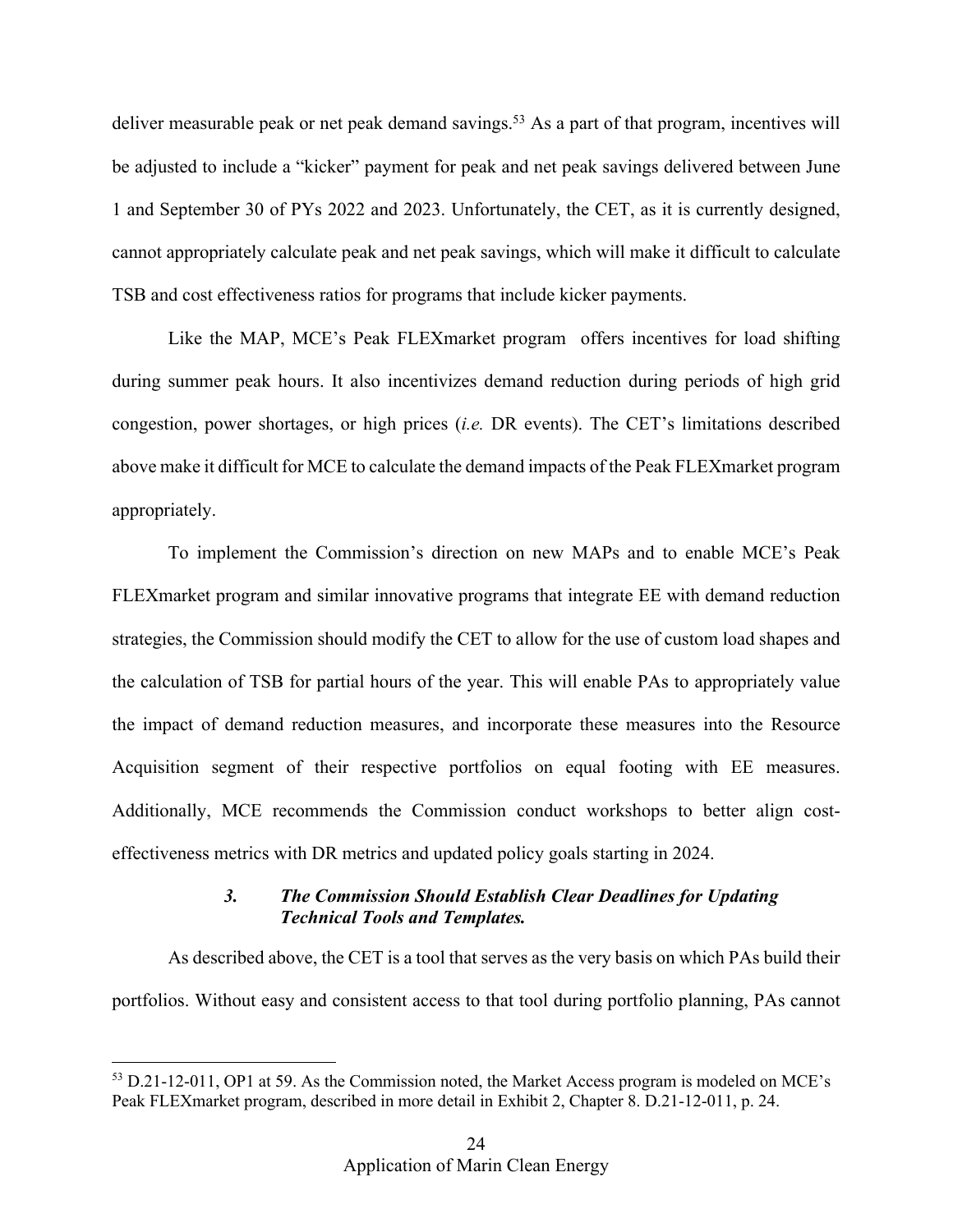develop their portfolio plan or budget, develop TSB and energy savings targets, and determine which programs are cost-effective. Currently however, PAs' portfolio planning efforts are frequently hamstrung by unavailability or late updating of the CET before a filing deadline. The Commission should implement process changes such that PAs have sufficient time to adapt to changes in cost effectiveness results before a CET showing is required. This would help avoid situations where PAs are forced to rework portfolios on timelines that are significantly shorter than the original timelines provided to develop cost effectiveness showings.

To this end, MCE recommends that the Commission direct Energy Division staff finalize all technical tools necessary for portfolio planning at last 90 days before the submission of any future Advice Letter (AL) filing (*e.g.*, the true-up or mid-cycle AL) or at least 120 days before any future portfolio plan filing (*i.e.*, the Application for PYs 2028-2031). Further, if the technical tools are not ready on that timeline, the Commission should automatically extend the filing deadline to ensure that all technical tools are finalized at least 90 days before an AL submission and 120 days before a portfolio plan filing. This will allow PAs enough time, generally, to revise their filings more efficiently and without needing to deprioritize core implementation work.

#### *4. The Commission Should Direct MCE and PG&E to Exchange Demand Response Program Participation Data on a Quarterly Basis*

While EE program coordination and data sharing processes between Pacific Gas & Electric (PG&E) and MCE have improved in recent years, a greater exchange of information for DR programs is needed. The state is acutely and appropriately focused on reliability, and recently approved new IOU DR programs.<sup>54</sup> These and other DR programs have limitations on dual participation in demand management programs. Hence, PG&E and MCE must exchange program

<sup>54</sup> *See e.g.* D.21-12-015, OP 7 (authorizing the Residential Emergency Load Reduction Program).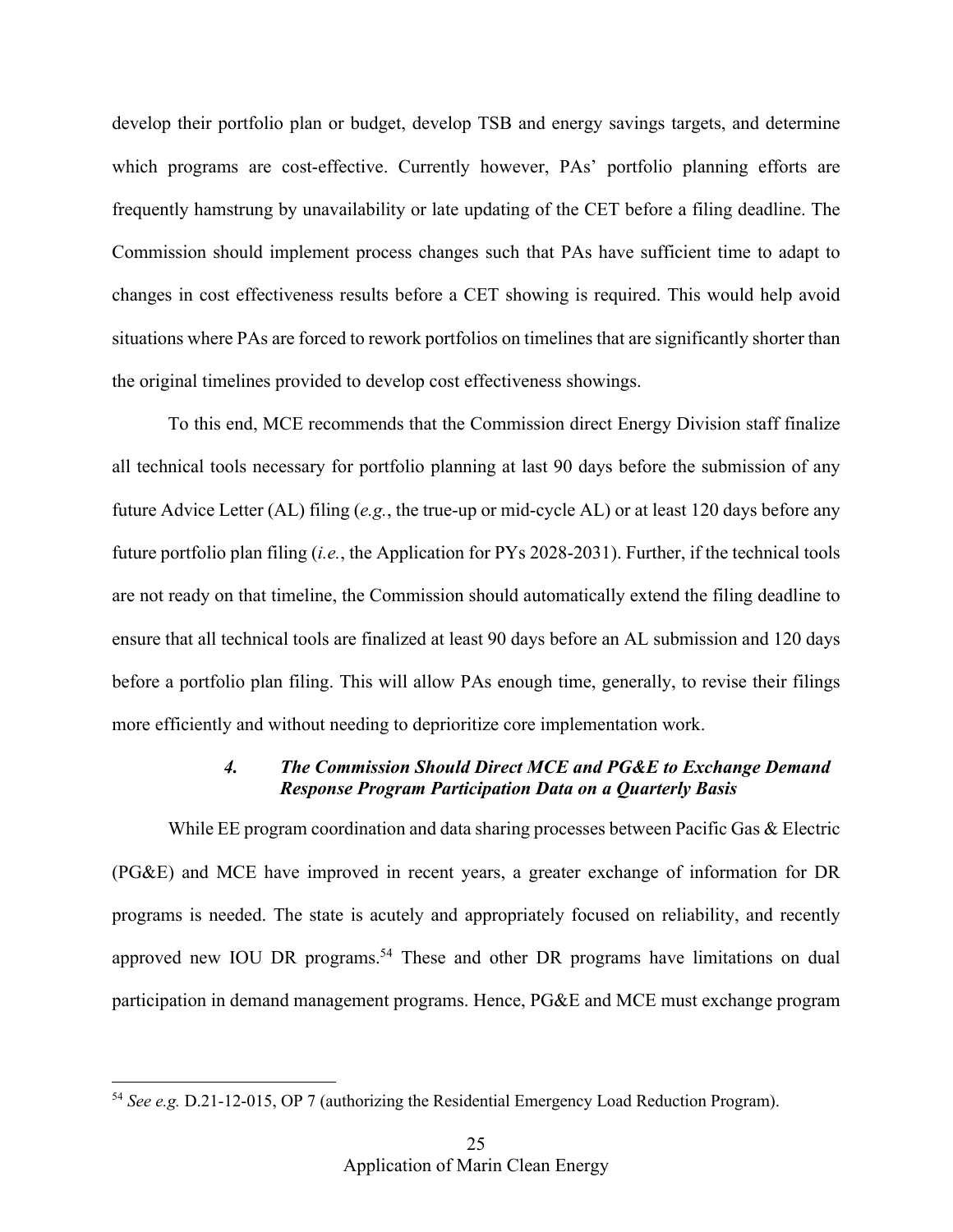participation information to help verify customer eligibility and avoid customers' dual participation in a demand management program. To date, PG&E has generally asserted that customer confidentiality impedes data sharing on DR programs, but those concerns are misplaced given the CCAs' long-standing non-disclosure agreements with PG&E, which would ensure that the confidentiality of customer data is protected. Absent Commission direction on coordination, it will be infeasible for MCE or PG&E to verify customer eligibility given the need to generally avoid enrolling customers in multiple demand management programs. MCE therefore recommends that the Commission direct PG&E and MCE to share program participation data for all DR programs, tariffs and pilots on a quarterly basis.

## *5. The Commission Should Continue To Evaluate the Future Use of the Program Administrator Cost Test Instead of the Total Resource Cost Test to Evaluate the Cost-Effectiveness of the Resource Acquisition Segment*

Per D.21-05-031, PAs are required to demonstrate that the Resource Acquisition segment of their respective portfolios are cost effective on an ex-ante basis (i.e., meet or exceed a Total Resource Cost (TRC) ratio of 1.0 on an ex-ante basis). MCE conceptually agrees that for the Resource Acquisition segment of EE portfolios, benefits should be equal to, or greater than, costs. However, the TRC is not the appropriate ratio to use to accurately and meaningfully compare the costs and benefits of current EE programs. That is because the TRC test is fundamentally asymmetric: it includes participant *costs* but fails to include important participant *benefits* such as NEBs. This results in an "apples to oranges" comparison that skews cost-effectiveness results. Additionally, NEBs exclusion also discourages participation of Equity customers in EE programs.<sup>55</sup>

<sup>&</sup>lt;sup>55</sup> See MCE Application, V, C, 5; Policy Recommendation 5; Exhibit 1, Chapter 3, Section 1.6.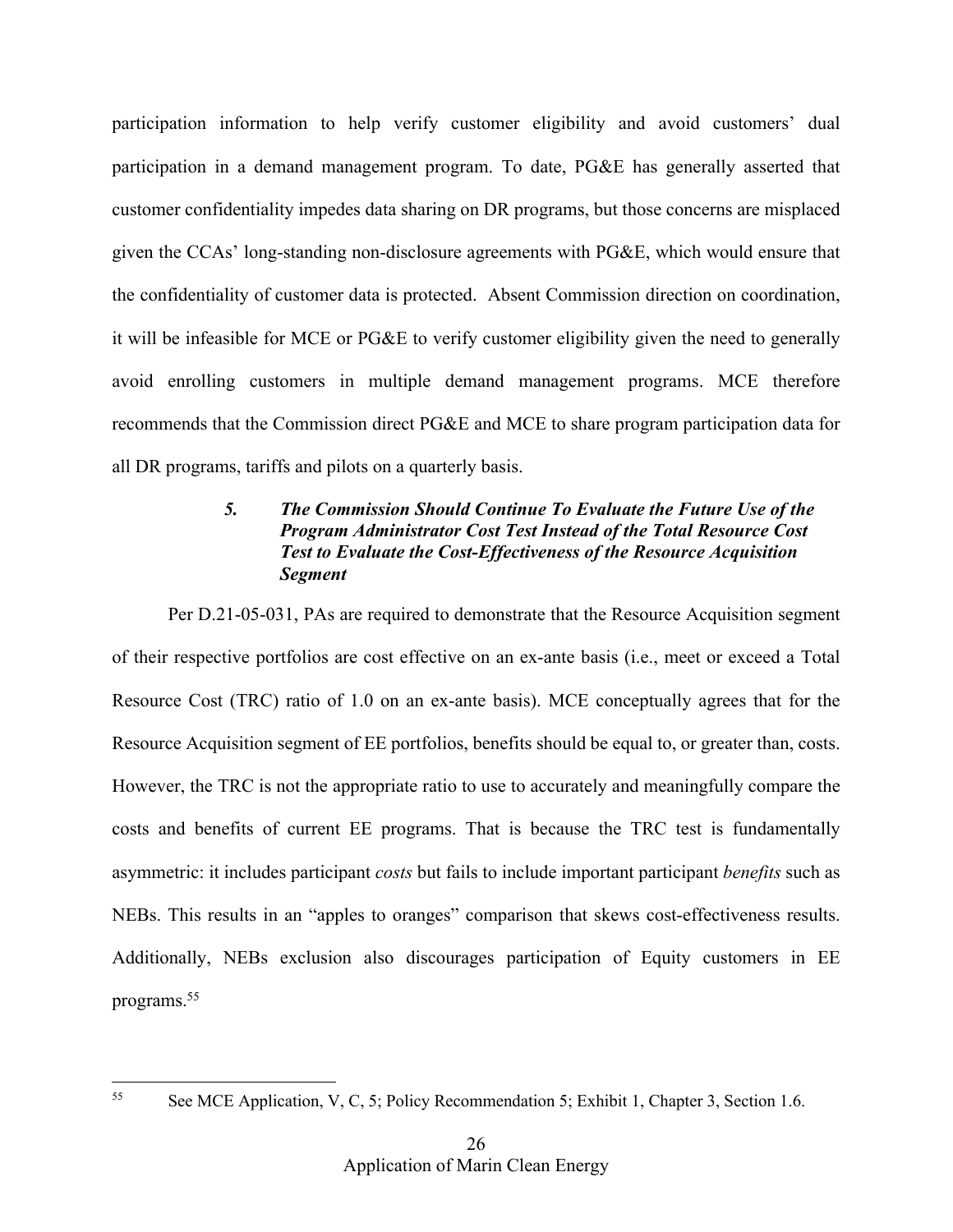In contrast, the Program Administrator Cost (PAC) test considers only those costs and benefits the PA incurs, and not those the customer incurs. The PAC test therefore provides a much better "apples to apples" comparison of the benefits and costs of EE programs. The Commission has previously recognized the potential merits of the PAC test and the need to update costeffectiveness measurements, but has on more than one occasion declined to order a move away from the TRC test. In D.21-05-031, the Commission stated that while it recognized the merits of the PAC test, it would test out its new approach to portfolio segmentation (in which only programs in the Resource Acquisition segment are subject to cost effectiveness requirements) before making any changes to threshold cost-effectiveness assessment requirements.<sup>56</sup> MCE acknowledges that, for the purposes of the 2024-2027 portfolio cycle, the Commission would like to test its new segmentation approach before making any changes to cost effectiveness threshold requirements. However, in the longer run, MCE continues to encourage the Commission to consider a future transition from the TRC to the PAC test. For this reason, MCE suggests that the Commission establish cost-effectiveness workshops starting in 2024 to explore this issue in time to implement a shift to the PAC in the following four-year portfolio cycle.

#### *6. The Commission Should Develop Non-Energy Benefits as an Indicator for the Equity Segment of Energy Efficiency Portfolios.*

MCE strongly supports the vital development of NEB metrics in EE programs and within the Equity segment of this Application. NEBs like health, safety, comfort and reduced energy burdens are often the primary motivation and justification for EE investments in general, and in Equity communities in particular. Consistent with the Commission's ESJ goal to promote

<sup>56</sup> D.21-05-031 at 67-68.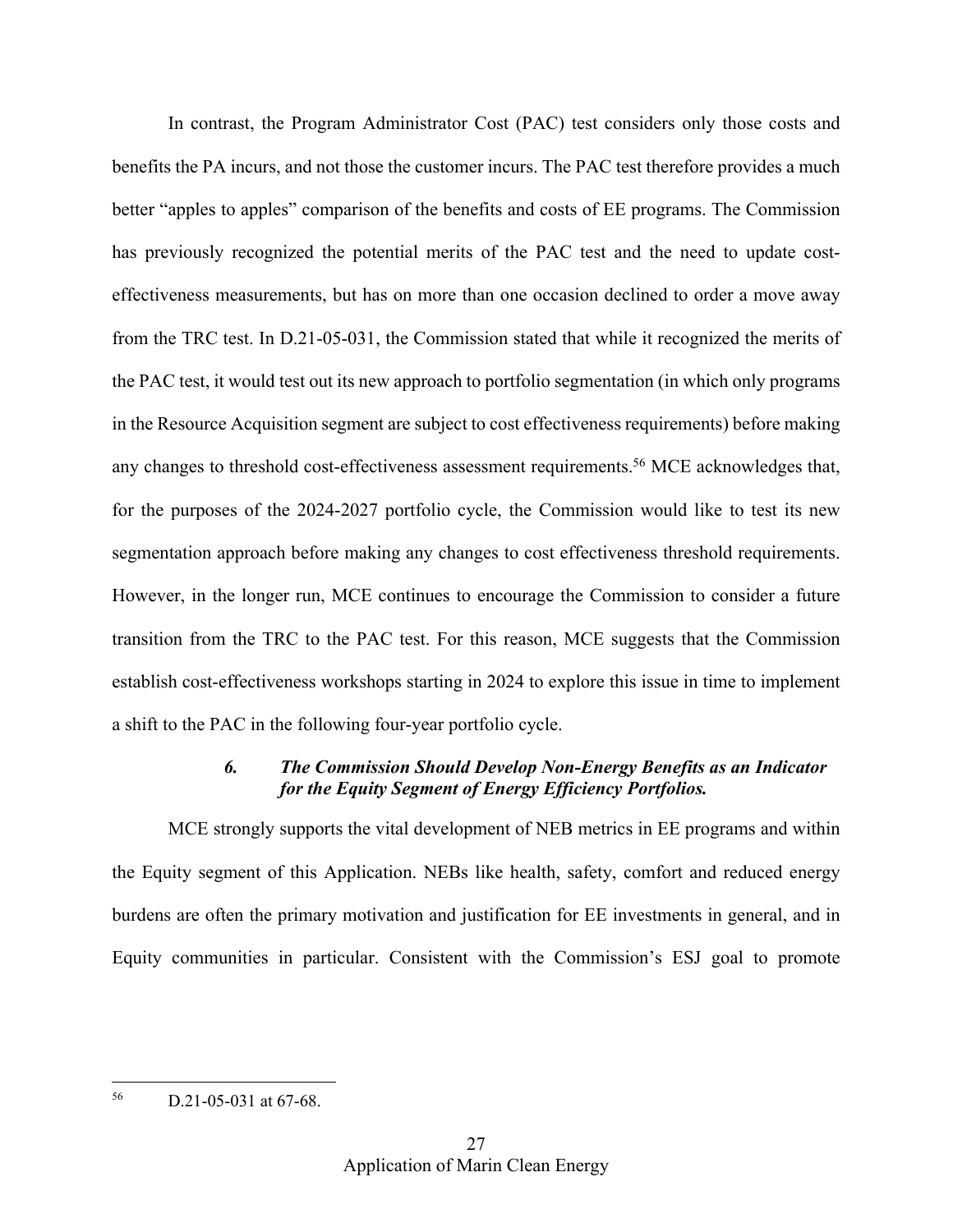investment in clean energy resources that benefit Equity customers<sup>57</sup> and the California Energy Efficiency Coordinating Committee (CAEECC) Equity Group's consensus recommendation,<sup>58</sup> MCE supports expanding existing EE metrics to better promote equitable outcomes through NEBs.

MCE's recommendation is aligned with the Commission's recognition in D. 21-05-031 that it "may consider whether or how to transition to an evaluation of non-energy benefits when considering the reasonableness of costs related to market support and equity programs."<sup>59</sup> Further, in D.21-05-031, the Commission acknowledged: "All parties seem to agree that the current focus on first-year energy savings only, in the form of kWh, kW, and therm savings, does not capture all of the policy goals and benefits of energy efficiency. We agree."<sup>60</sup>

The failure to consider and value NEBs represents a key barrier to EE investments benefiting Equity customers. Equity customers experience many structural, market and policy barriers to EE programs. For example, EE projects in older buildings within ESJ communities often require additional retrofits and treatments than newer buildings, resulting in higher comparative costs. Current evaluation methodologies, that do not consider NEBs, functionally discourage projects in the households, business and communities that need them the most, because they ignore many of the key benefits that the projects will deliver to participants. These same households, businesses and communities are simultaneously disproportionately experiencing higher energy burdens, greater pollution from California's energy system, higher disconnection

<sup>57</sup> Cal. Pub. Util. Comm'n, Environmental and Social Justice Action Plan, version 1.0 at 15 (Feb. 21, 2019).

<sup>58</sup> CAEECC Equity Metrics Working Group, October 2021, Report and Recommendations to the California Public Utilities Commission and the Energy Efficiency Program Administrators Equity Working Group Final Report, at 19-20, available at: https://www.caeecc.org/equity-metrics-workinggroup-meeting.

<sup>59</sup> D.21-05-031 at 23-24.

 $b^{60}$  D.21-05-031 at 8.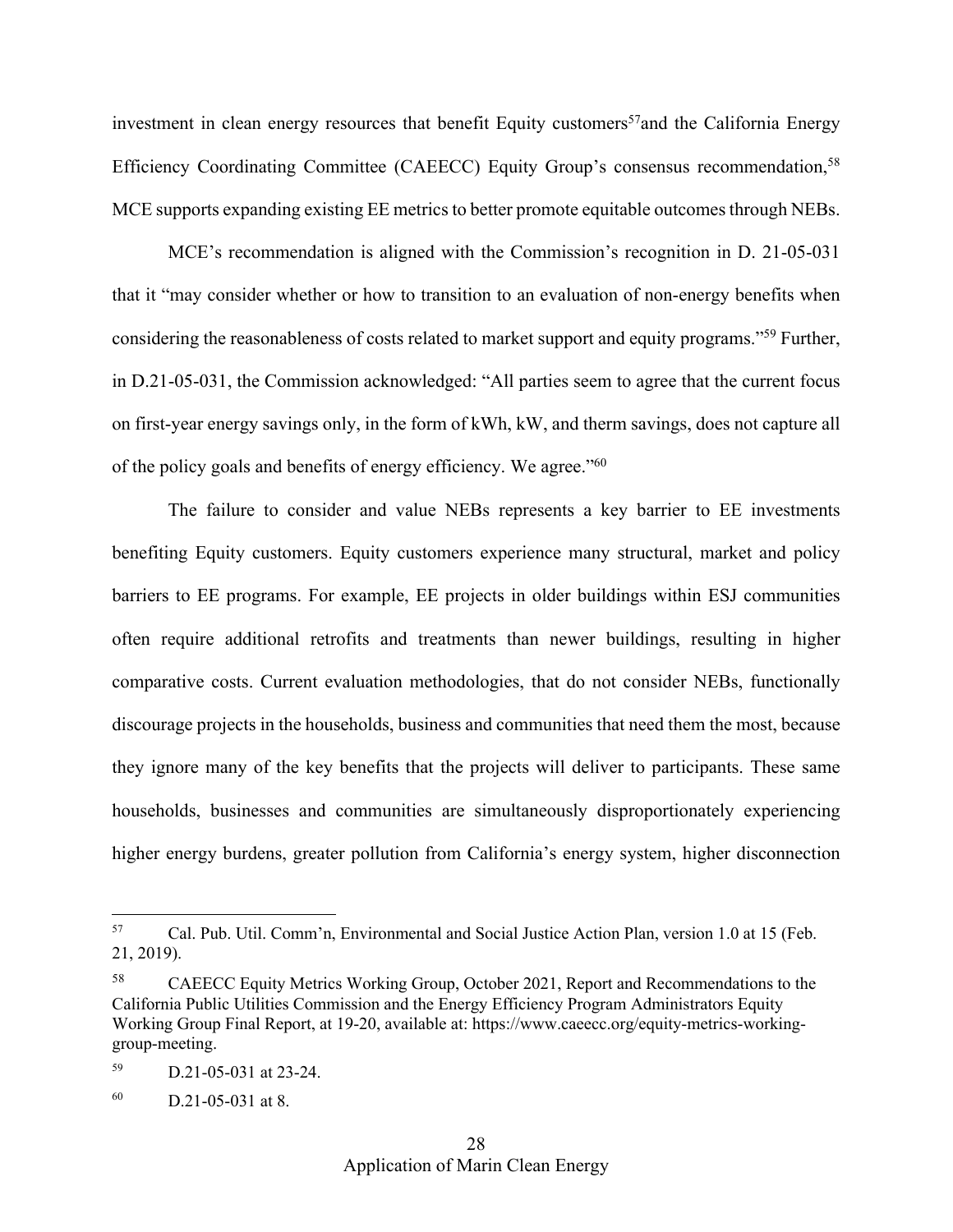risks and wildfire impacts. Failing to consider NEBs risks widens the already existing "climate gap" of environmental and social inequalities for Equity customers across California. That would run directly counter to the Equity segment's primary purpose of "providing energy efficiency to hard-to-reach or underserved customers and disadvantaged communities."<sup>61</sup> MCE therefore urges the Commission to use NEBs as an indicator for the Equity segment.

#### **V. ORGANIZATION OF MCE'S TESTIMONY**

In support of this Application, MCE provides testimony describing its 2024-2031 EE Business Plan and 2024-2027 EE Portfolio Plan. Exhibit 1 of MCE's testimony describes the eightyear Business Plan. It details MCE's strategic vision, provides annual budgets, and recommends new and modified EE policies for the Commission's consideration. Exhibit 2 of MCE's testimony describes the four-year portfolio plan in detail. It provides extensive information regarding MCE's portfolio and budget, including in particular:

- A summary of MCE's Portfolio Plan (Chapter 1);
- Forecasting methodology and budget, based on a zero-based budgeting approach (Chapter 2);
- Segmentation strategy (Chapter 3);
- Sector-specific strategies (Chapter 4);
- Portfolio management approaches (Chapter 5);
- Evaluation, measurement and verification (EM&V) considerations (Chapter 6);
- Portfolio cost summaries (Chapter 7); and
- A description of MCE's Peak FLEXmarket (Chapter 8).

Exhibit 3 of MCE's testimony includes the following set of appendices to MCE's testimony:

 $61$  D.21-05-031 at 14-15.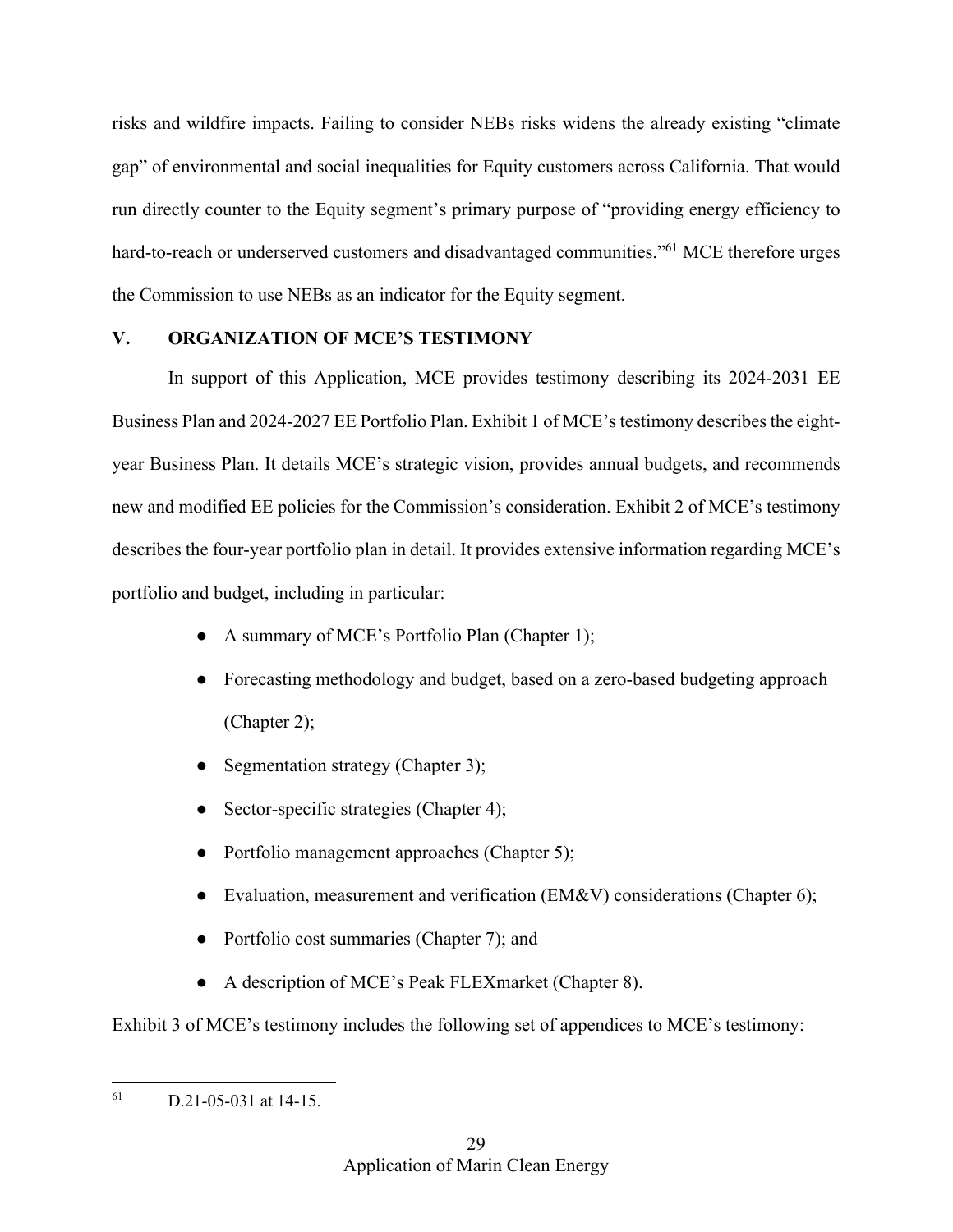- Appendix A: Budget Filing Appendix;
- Appendix B: Supplemental Budget Narrative;
- Appendix C: Proposed Equity and Market Support Segment Metrics;
- Appendix D: Budget Details by Program; and
- Appendix E: CEDARS Filing Receipt.

Consistent with the Commission's requirements, Exhibit 1 and 2 of MCE's testimony adhere to a template approved by the Commission's Energy Division. Exhibit 3 of MCE's testimony follows the guidance provided by Energy Division staff and/or CAEECC.

# **VI. COMPLIANCE WITH THE COMMISSION'S RULES OF PRACTICE AND PROCEDURE**

In the sections below, MCE provides certain information regarding its Application, its supporting testimony and its corporate form in compliance with the Commission's Rules concerning applications.

# **A. Summary of Relief Sought - Rule 2.1**

MCE respectfully requests that the Commission expeditiously approve this Application

and grant the following relief:

- Approve MCE's 2024-2027 EE Portfolio Plan described in Exhibit 2 of MCE's testimony, and associated annual budgets described in Exhibit 2, Chapter 1 of MCE's testimony;
- Approve MCE's 2024-2031 EE Business Plan described in Exhibit 1 of MCE's testimony, and associated budget cap described in Exhibit 1, Chapter 2 of MCE's testimony;
- Approve funding for MCE's Peak FLEXmarket program for PYs 2024-2027, consistent with the budget described in Exhibit 1, Chapter 2 of MCE's testimony in support of this Application;
- Bolster the Cost Effectiveness Tool and the California Energy Data and Reporting System;
- Modify the Cost Effectiveness Tool to appropriately value the impacts of demand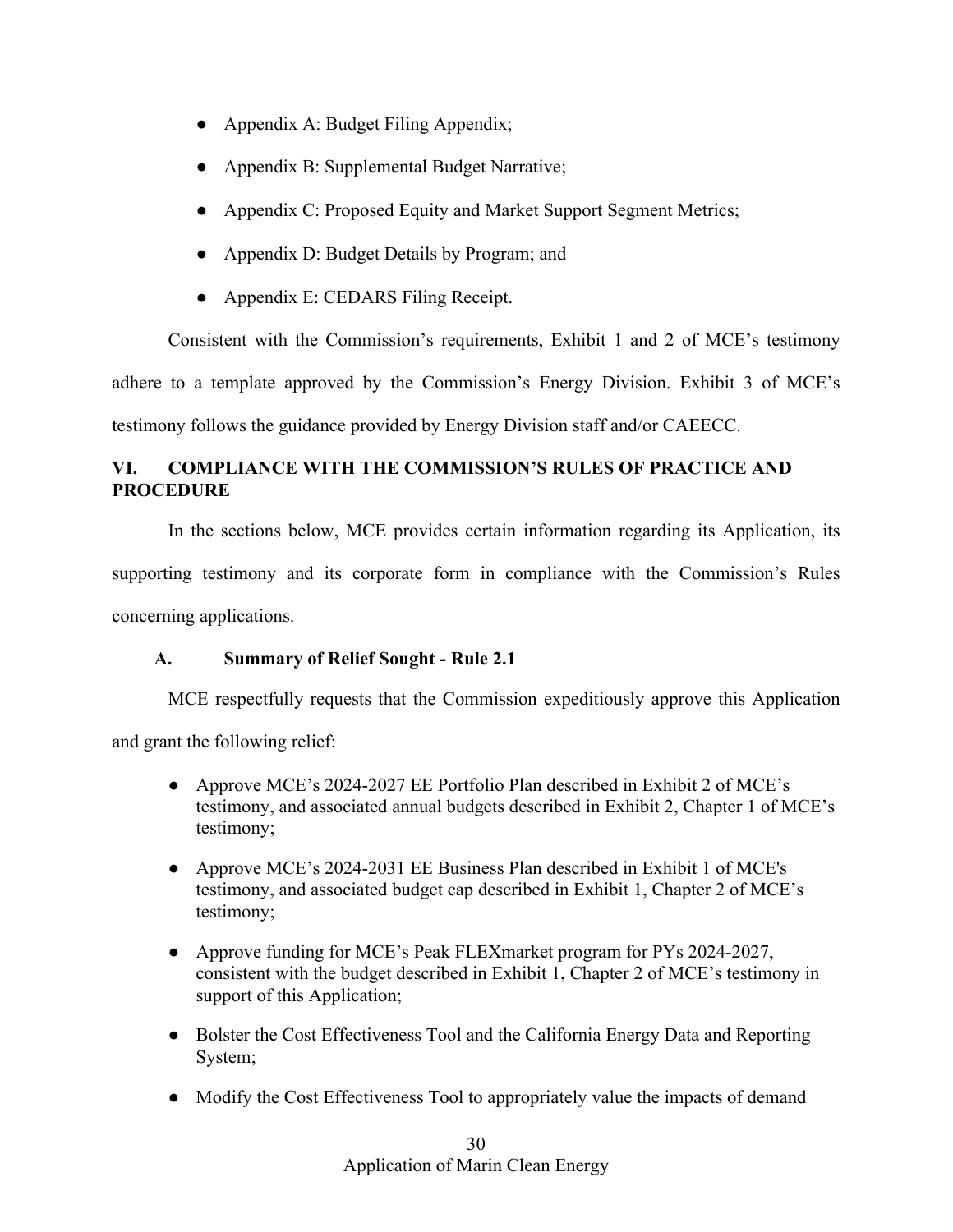reduction measures;

- Establish clear deadlines for updating technical tools and templates;
- Direct MCE and PG&E to exchange DR program participation data on a quarterly basis;
- Continue to evaluate the future use of the PAC test instead of the TRC test to evaluate the cost-effectiveness of the Resource Acquisition segment, and;
- Develop non-energy benefits as an indicator for the equity segment of EE portfolios.

# **B. Statutory Authority - Rule 2.1**

MCE is applying to continue administering EE programs under the authority granted in Cal. Pub. Util. Code  $\S 381.1(a)$ -(d) and its obligations to procure EE on behalf of its customers as directed by Cal. Pub. Util. Code  $\S$  366.2(a)(5) and  $\S$  454.5(b)(9)(C).

# **C. Legal Name & Principal Place of Business - Rule 2.1(a)**

The legal name of the Applicant is Marin Clean Energy. MCE's principal place of business is San Rafael, California. Its address is 1125 Tamalpais Avenue, San Rafael, CA 94901. MCE is a joint powers authority formed under the laws of California.

# **D. Correspondence and Communication Regarding this Application - Rule 2.1(b)**

MCE consents to email service of all notices, orders and other correspondence and communications relating to this Application. All correspondence and communications regarding this Application should be addressed to:

Mad Stano Policy Counsel Marin Clean Energy 1125 Tamalpais Avenue San Rafael, CA 94901 Telephone: (415) 464-6024 E-Mail:mstano@mceCleanEnergy.org Jana Kopyciok-Lande Strategic Policy Manager Marin Clean Energy 1125 Tamalpais Avenue San Rafael, CA 94901 Telephone: (415) 464-6044 E-Mail: jkopycioklande@mceCleanEnergy.org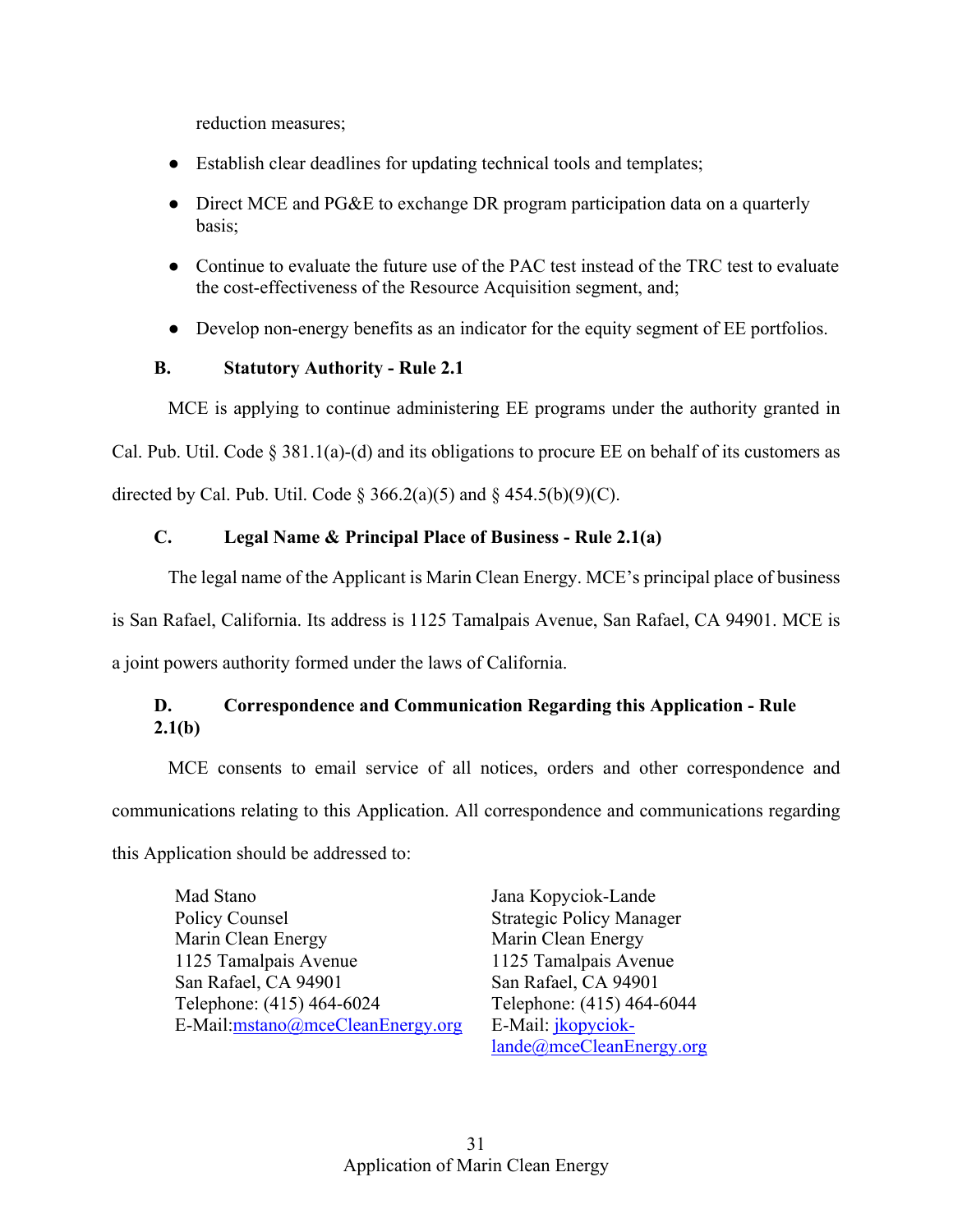#### **E. Categorization - Rule 2.1(c)**

The Commission should categorize this Application as a "ratesetting" proceeding under Commission Rule  $7.1(e)(2)$  because it does not clearly fit into any of the categories as defined by Rules 1.3(a), 1.3(b), 1.3(f) and 1.3(g). MCE's Application does not meet the definition of adjudicatory in Rule 1.3(a) because it is neither an enforcement investigation nor a complaint. MCE's Application is not a "catastrophic wildfire proceeding" as defined in Rule 1.3(b) because it does not involve an application to recover costs and expenses related to a wildfire. MCE's Application does not fit the definition of a "quasi-legislative proceeding" under Rule 1.3(f) because the application does not require the Commission to establish policy or rules affecting a class of regulated entities, and because the Application requests the Commission to grant relief that is specific to MCE. And while MCE's Application does not ask the Commission to set or investigate rates $62$  and therefore does not meet the definition of a "ratesetting proceeding" in Rule 1.3(g), the Commission should nevertheless categorize this Application as a "ratesetting proceeding" because, as described above, the Commission has the authority to do so where a proceeding does not clearly fit into any of the categories as defined in Rules 1.3(a), (b), (f) and  $(g)$ .  $63$ 

#### **F. Need for Hearing - Rule 2.1(c)**

MCE has made efforts to provide a sufficient record via its Application materials to obviate the need for evidentiary hearings, and does not recommend hearings at this time. If the need for

 $62$  EE applications filed by investor-owned utilities are generally categorized as "ratesetting" proceedings under Rule 1.3(g) because those proceedings require the Commission to approve rates that collect the funds necessary to pay for EE programs. In contrast, MCE's EE Application does not require the Commission to set rates because, while MCE's Application has a ratesetting impact, MCE does not itself collect revenue for Commission-authorized EE programs and therefore does not request that the Commission set rates.

 $63$  Rule 7.1(e)(2).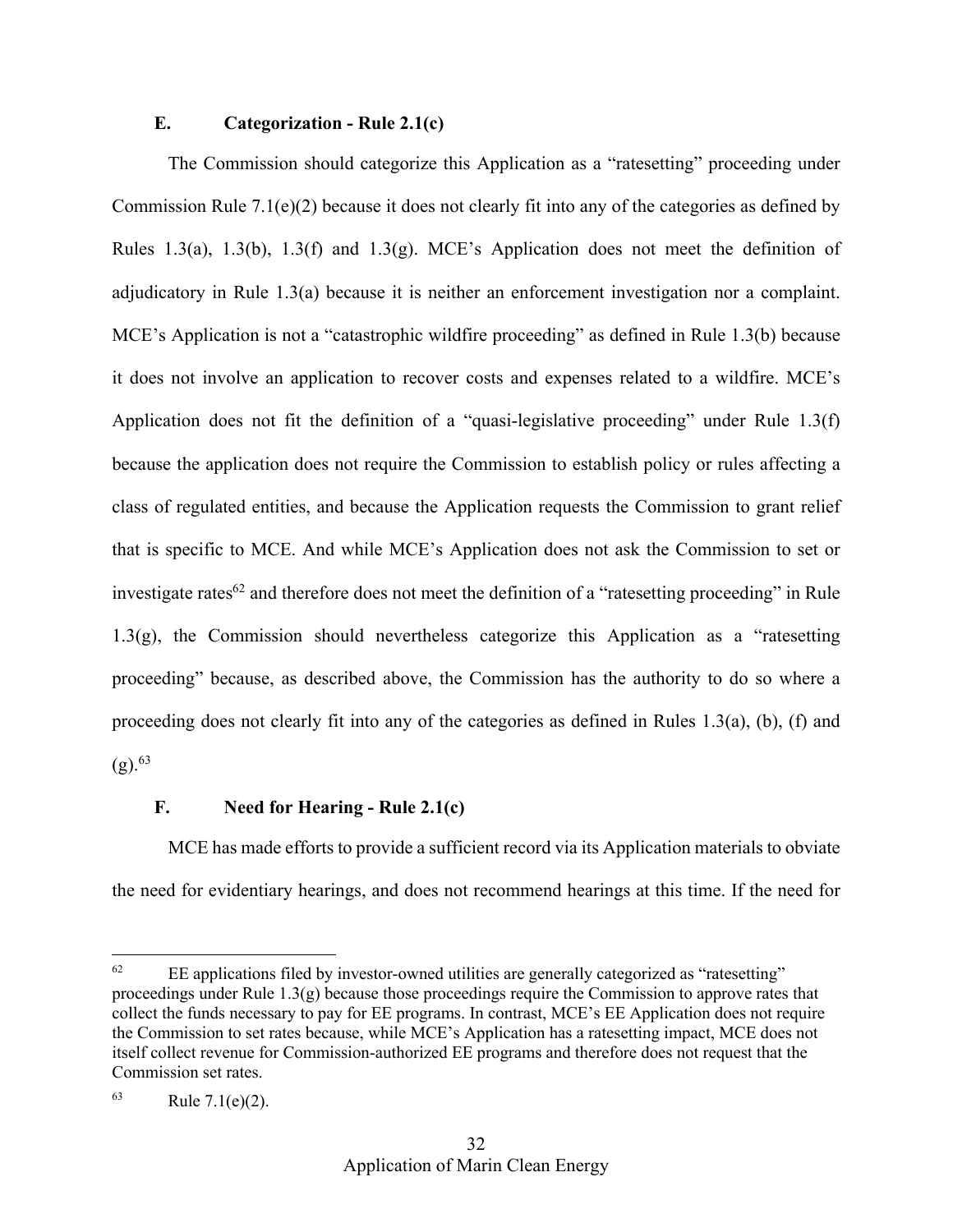hearings arises, MCE requests that the resulting hearing schedule allow the Commission to render a final decision on this application with sufficient time to start implementing its 2024-2031 Business Plan and 2024-2027 Portfolio Plan at the start of 2024. Section VII.E, below, sets forth a proposed schedule for the consideration of EE applications.

#### **G. Issues to be Considered - Rule 2.1(c)**

MCE's Application requests that the Commission approve MCE's 2024-2031 Business Plan and 2024-2027 Portfolio Plan. Approval will enable MCE to successfully and sustainably provide a comprehensive EE portfolio to its member communities. MCE also requests that the Commission authorize funding for MCE's PeakFLEX Market program for PYs 2024-2027 in this proceeding.

#### **H. Proposed Schedule - Rule 2.1(c)**

MCE proposes the following schedule for the consideration of EE applications:

| <b>Application Filed</b>               | <b>March 4, 2022</b>      |
|----------------------------------------|---------------------------|
| Protests or Responses                  | <b>April 7, 2022</b>      |
| Replies to Protests or Responses       | <b>April 21, 2022</b>     |
| Prehearing Conference                  | <b>May 2022</b>           |
| Workshops (if needed)                  | <b>July 2022</b>          |
| <b>Testimony of Interested Parties</b> | <b>September 19, 2022</b> |
| Rebuttal Testimony/Replies to Comments | <b>October 19, 2022</b>   |
| Evidentiary Hearings (if needed)       | <b>November 18, 2022</b>  |
| <b>Opening Briefs</b>                  | <b>January 16, 2023</b>   |
| <b>Reply Briefs</b>                    | <b>February 15, 2023</b>  |
| Proposed Decision                      | <b>August 2023</b>        |
| <b>Final Decision</b>                  | September 2023            |
| Cost-Effectiveness Workshops           | March 2024                |

This schedule would satisfy the Commission's requirement that ratesetting proceedings be

resolved within 18 months or less.

# **I.Articles of Incorporation - Rule 2.2**

MCE is a CCA operating as a joint powers authority (JPA) organized under California law.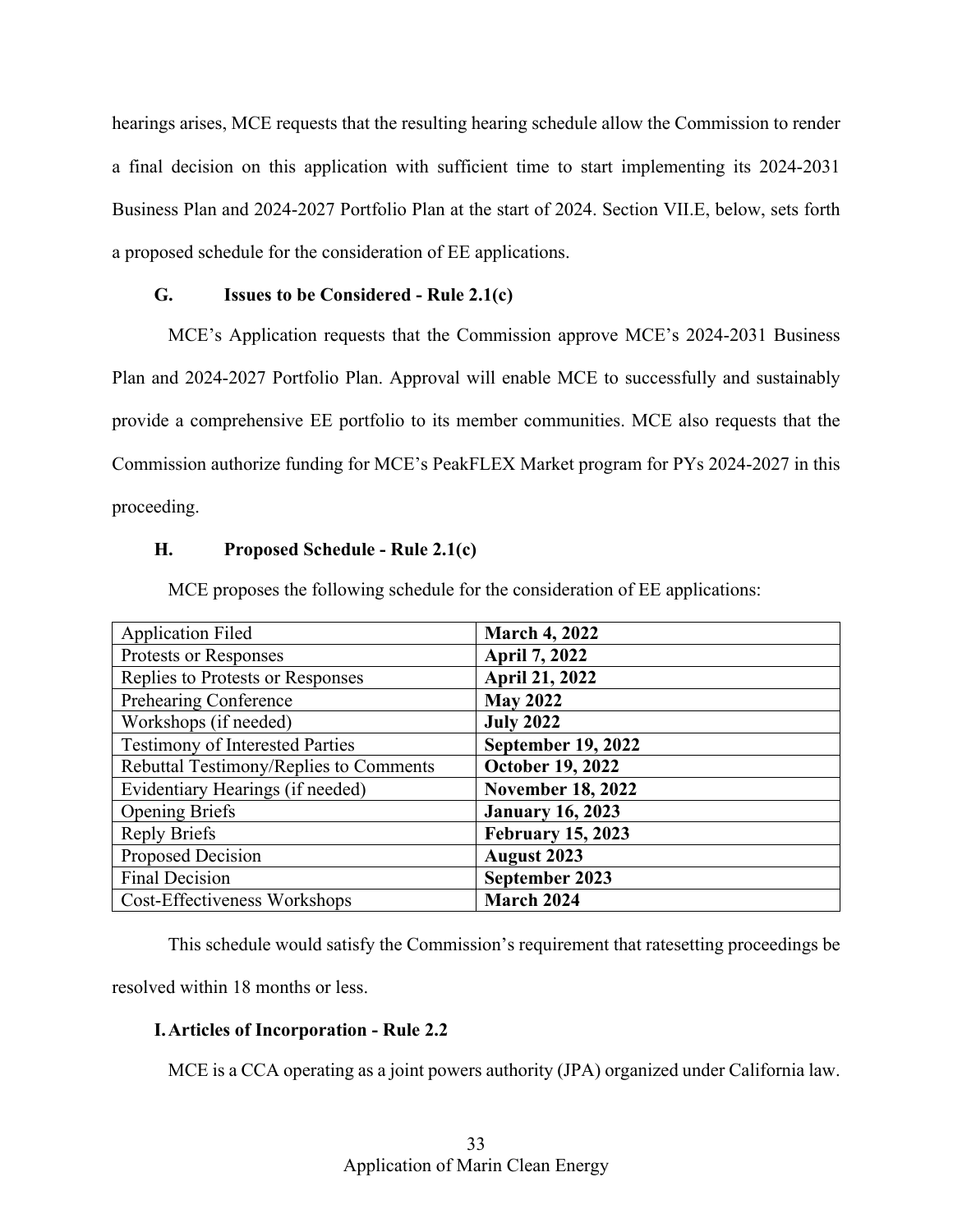MCE commenced operations as a JPA on December 19, 2008. MCE is engaged in the provision of electric generation services under the authority granted in Cal. Pub. Util. Code § 366.2 and offers EE programs under the authority granted in Cal. Pub. Util. Code § 381.1. A copy of MCE's current Amended JPA, amended November 19, 2020, is available on MCE's website.<sup>64</sup>

#### **J. Rule 3.2 Requirement**

The requirements listed in Rule 3.2 do not apply to this application because MCE does not request authority to increase rates or to implement changes that would result in increased rates. IOUs perform revenue collection for MCE's EE programs and typically provide the materials described in Rule 3.2 in their EE applications. As discussed above in section VII.B (Categorization – Ratesetting), MCE does not directly collect revenue for its EE programs. Thus, MCE does not propose specific rate changes in this Application. The requirements of Commission Rule 3.2 cannot therefore reasonably apply to this Application.

#### **K. Notice and Service - Rule 1.9**

A copy of the Application and supporting testimony are being served on the parties of record in R.13-11-005, Commissioner Shiroma, and Administrative Law Judges Fitch and Kao.

# **L. List of Supporting Documents**

MCE includes several documents to support this application:

- Testimony of Marin Clean Energy Regarding its Energy Efficiency Business Plan, including attachments (Exhibit 1)
- Testimony of Marin Clean Energy Regarding its Energy Efficiency Portfolio Plan, including attachments (Exhibit 2); and

<sup>&</sup>lt;sup>64</sup> Marin Energy Authority Joint Powers Agreement, effective December 19, 2008, as further amended by Amendment No. 15 dated November 19, 2020, *available at:*  https://www.mcecleanenergy.org/wp-content/uploads/2020/12/MCE-JPA-Agreement-37- Communities.pdf.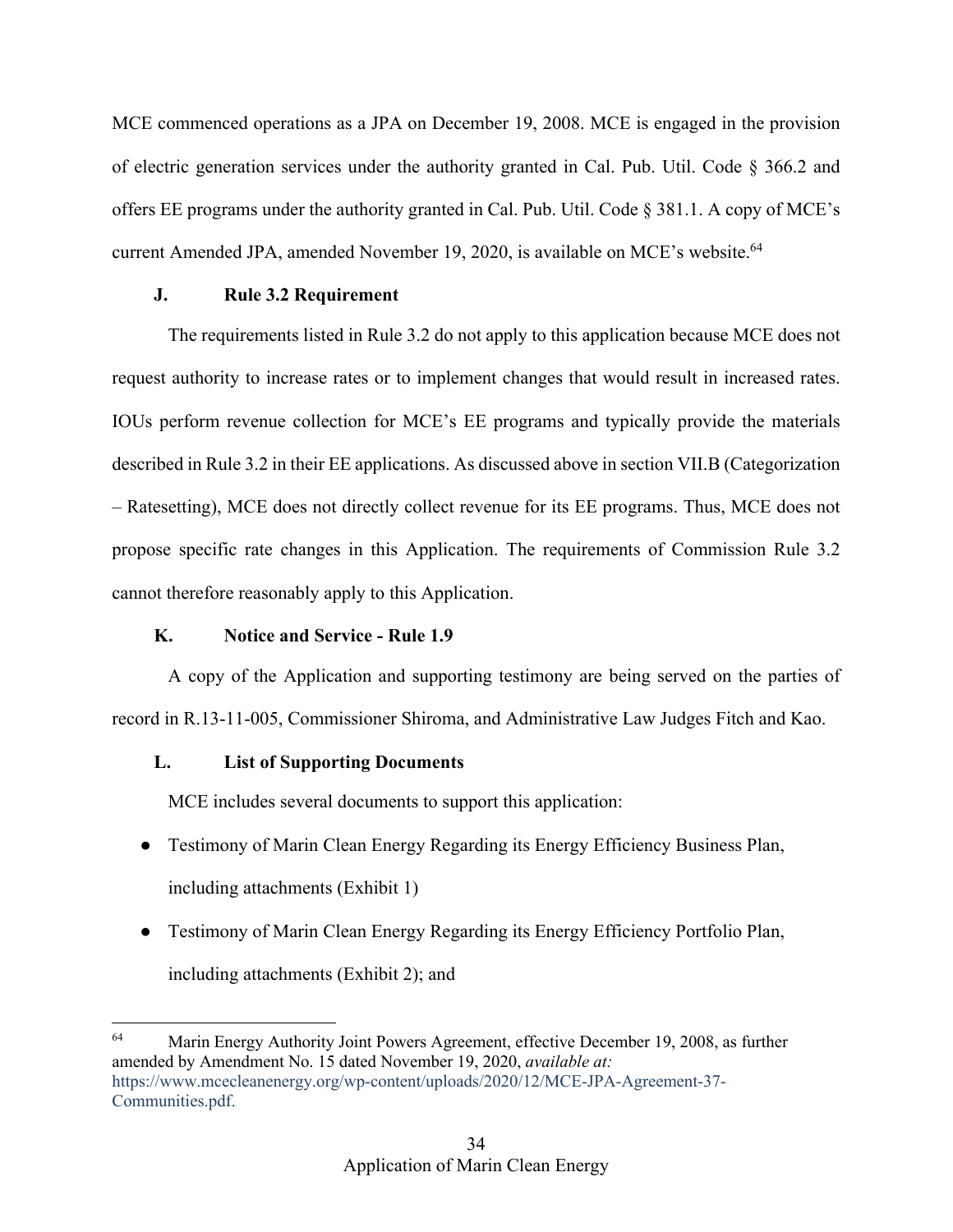● Appendices A-E to Testimony of Marin Clean Energy (Exhibit 3).

Appendix A is an Excel spreadsheet and will be made available online. A Notice of

Availability included in Exhibit 3 will provide a link to Appendix A.

# **VII. CONCLUSION**

For the reasons described in this Application, and in MCE's testimony in support of this

application, MCE respectfully requests that the Commission expeditiously approve this

Application and grant the following relief:

- Approve MCE's 2024-2027 EE Portfolio Plan described in Exhibit 2 of MCE's testimony, and associated annual budgets described in Exhibit 2, Chapter 1 of MCE's testimony;
- Approve MCE's 2024-2031 EE Business Plan described in Exhibit 1 of MCE's testimony, and associated budget cap described in Exhibit 1, Chapter 2 of MCE's testimony;
- Approve funding for MCE's Peak FLEXmarket program for program years 2024- 2027, consistent with the budget described in Exhibit 1, Chapter 2 of MCE's testimony in support of this application;
- Bolster the Cost Effectiveness Tool and the California Energy Data and Reporting System;
- Modify the Cost Effectiveness Tool to appropriately calculate the impacts of demand reduction measures;
- Establish clear deadlines for updating technical tools and templates;
- Direct MCE and PG&E to exchange DR program participation data on a quarterly basis;
- Continue to evaluate the future use of the PAC test instead of the TRC test to evaluate the cost-effectiveness of the Resource Acquisition segment, and;
- Develop non-energy benefits as an indicator for the equity segment of EE portfolios.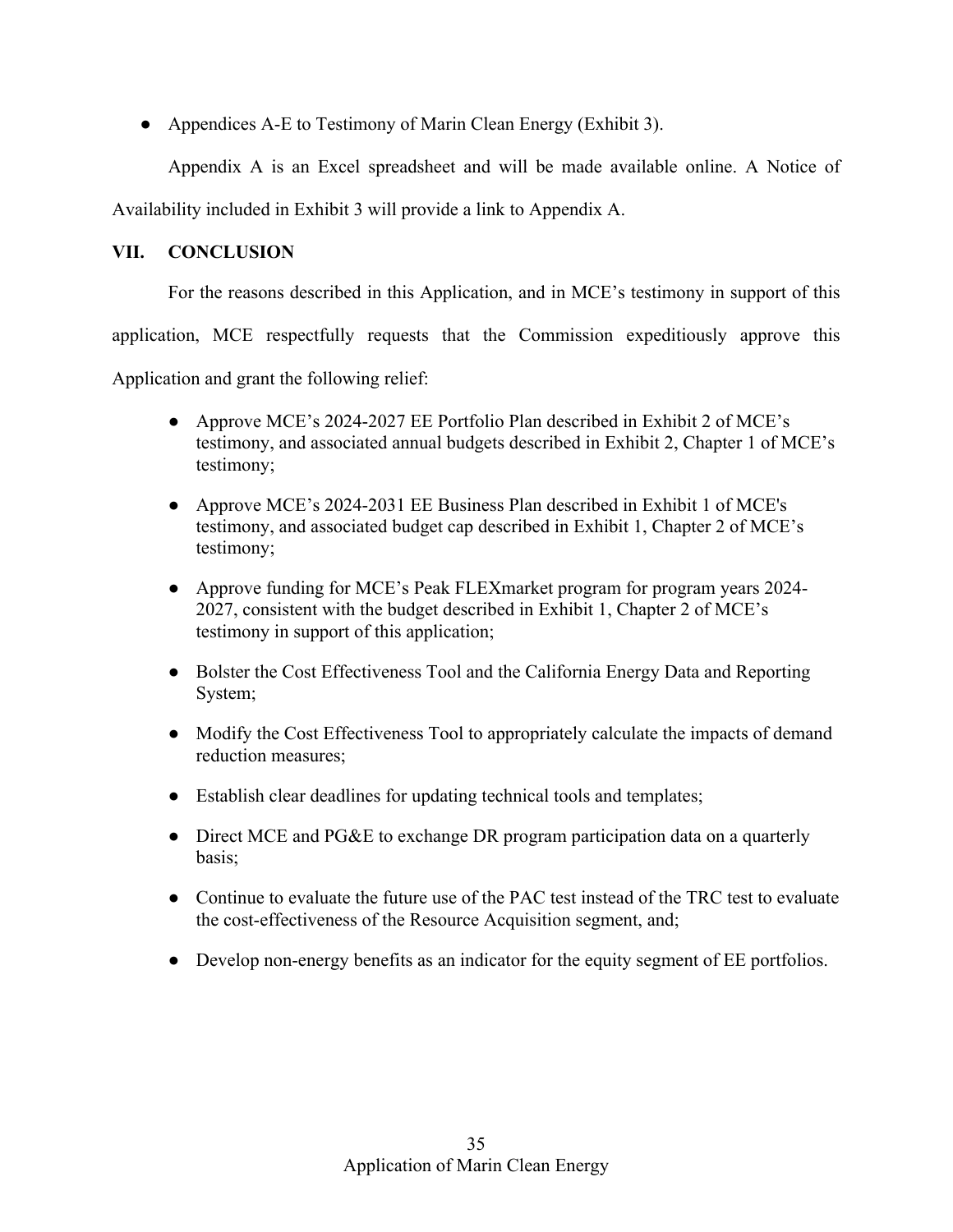Respectfully submitted,

By: /s/*Jana-Kopyciok-Lande* Jana Kopyciok-Lande

> Jana Kopyciok-Lande Strategic Policy Manager Marin Clean Energy 1125 Tamalpais Avenue San Rafael, CA 94901 Telephone: (415) 464-6044 E-Mail: jkopycioklande@mceCleanEnergy.org

*/s/ Mad Stano\_\_\_\_\_\_\_\_\_\_\_\_\_\_\_* Mad Stano

Mad Stano Policy Counsel Marin Clean Energy 1125 Tamalpais Avenue San Rafael, CA 94901 Telephone: (415) 464-6024 E-Mail: mstano@mceCleanEnergy.org

DATED: March 4, 2022